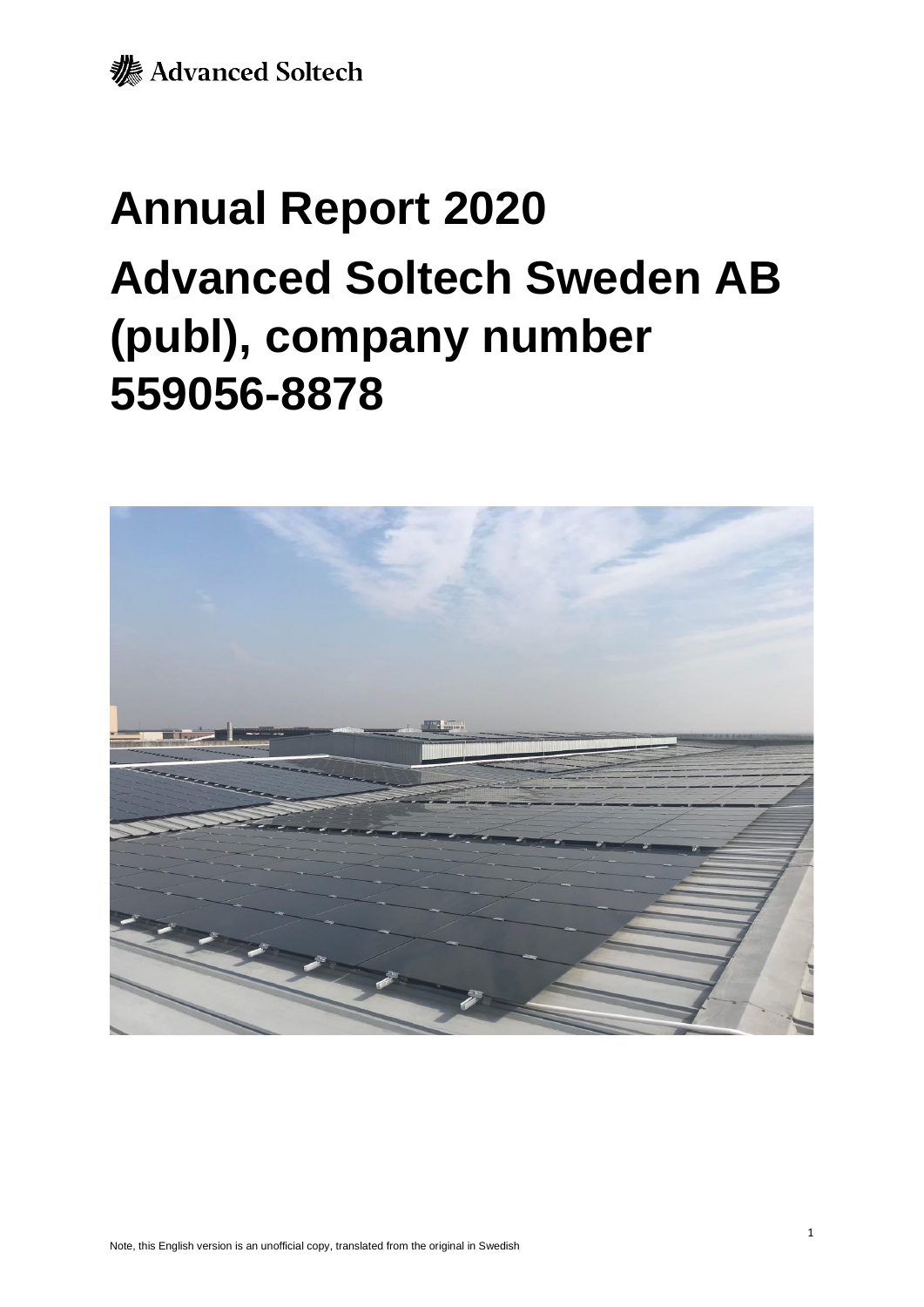

#### **Advanced Soltech Sweden AB (publ) ("ASAB") in brief**

Advanced Soltech Sweden AB's, company number 559056-8878, market is in China and then primarily the country's eastern regions, which are also the most industrialized. Since the start in 2014, when the first two plants were installed, ASAB has as of 31 December 2020 installed a large number of solar energy plants with a total power of a total of 176.6 MW.

There are strong and fundamental driving forces behind ASAB's focus on the Chinese market. Most importantly, China has a growth rate that, although dampened by the corona pandemic in 2020, will remain high, both economically and industrially in the foreseeable future, the need for electricity. As a result of the demand for alternative energy sources grows rapidly. China's political leadership has also made decisions to decrease its dependence on coal, which today account for over 60 percent of electricity production. By 2030, a total production of 1,200 GWh of renewable electricity, which is a doubling of the production that China has today, and by 2060 the goal is that China will be completely climate neutral. An important part of the transition to climate neutrality, will be based on solar energy. The rapid growth and conversion to alternative energy sources gives ASAB, which has proven experience in identifying suitable solar energy projects, coupled with efficient installation methods, good opportunities for a continued profitable development. The risks that exist in the market are mainly associated with the fact that the infrastructure, including electricity production, is strongly regulated and dependent on permits and ultimately political decisions.

Another driving force will be environmental benefits. Through its operations, ASAB contributes to efficient climate change and major environmental benefits. Every kWh of solar energy produced by ASAB replaces and the corresponding energy mix based on coal, which gives approximately ten times higher emissions of greenhouse gases compared to Sweden. At the same time, the quantity of harmful particles in the air that are emitted from burning coal, decreases. These emissions are a serious health hazard in China today. In 2020 alone, 124.4 million kWh of ASAB's solar power plants will be produced, reducing China's CO2-related emissions by about 77,000 tons. As a comparison, it is enough to provide 20,000 Swedish houses with electricity on an annual basis.

#### **Customers**

ASAB's customers are usually large companies with extensive properties with large free rooftop areas. They can be active in a range of different industries, from the manufacturing of vehicle components to brewing operations, or in public operations such as universities or the Beijing Opera. The reason why customers choose Advanced Soltech is that they get access to green electricity in an easy way and also at a lower price than when they buy from the grid.

The contracts that ASAB entered with customers before 2020 often have subsidies that remain throughout the contract period. After the expiration of the 20-year contract period, the customer can choose to extend the contract, terminate the contract and request removal, or to purchase the facility. If a property where the facility is erected, is sold, the customer must either buy the facility from ASAB or, after ASAB's approval, ensure that the new property owner takes over the contract. ASAB normally has a gross return on the projects in which the company invests of between 12 and 15 percent.

ASAB today has a well-diversified portfolio of customers in various industries, which reduces the general counterparty risk. The business is financed through loans, mainly bond issues, and equity from ASAB in Sweden. Through the financing, investors can take advantage of the strong growth in Chinese solar energy and at the same time contribute to sharply reduced carbon dioxide emissions.

#### **2020 in brief**

- In 2020, the company issued preference shares for the equivalent of SEK 157.5 million and received SEK 146.2 million net after deduction of issue costs. The purpose of the issue was to give Advanced Soltech increased opportunities to take advantage of the business opportunities in China.
- In June, Frederic Telander left his role as CEO and took over as acting Chairman of the Board.
- In June, Max Metelius left his role as CFO and took over as CEO.
- The company issued bonds of SEK 100 million under ASAB's existing green bond framework, to a group of investors in a "private placement". The offer was very well received and the issue was oversubscribed. The proceeds have been used to finance the Company's existing and growing order backlog in China.
- In 2020, the company installed a total of 37.4 MW of roof-based solar energy plants and at the end of the year had 176.6 MW installed and revenue-generating capacity. During the year, 124.4 million kWh were produced, which reduced China's CO2-related emissions by approximately 77,000 tons.
- At the end of 2020, the company had 38 MW in signed orders, including projects under construction of 2.6 MW.
- Advanced Soltech was awarded the prize in China as "Top 10 Industrial and Commercial Distributed Solar Power Station Builders in 2020". The award is presented by The International Energy Web, an interest group with over 500,000 members.

#### **2020 in numbers**

• Revenues for 2020 amounted to SEK 138.8 (105.0) million, an increase of 32 percent compared with 2019.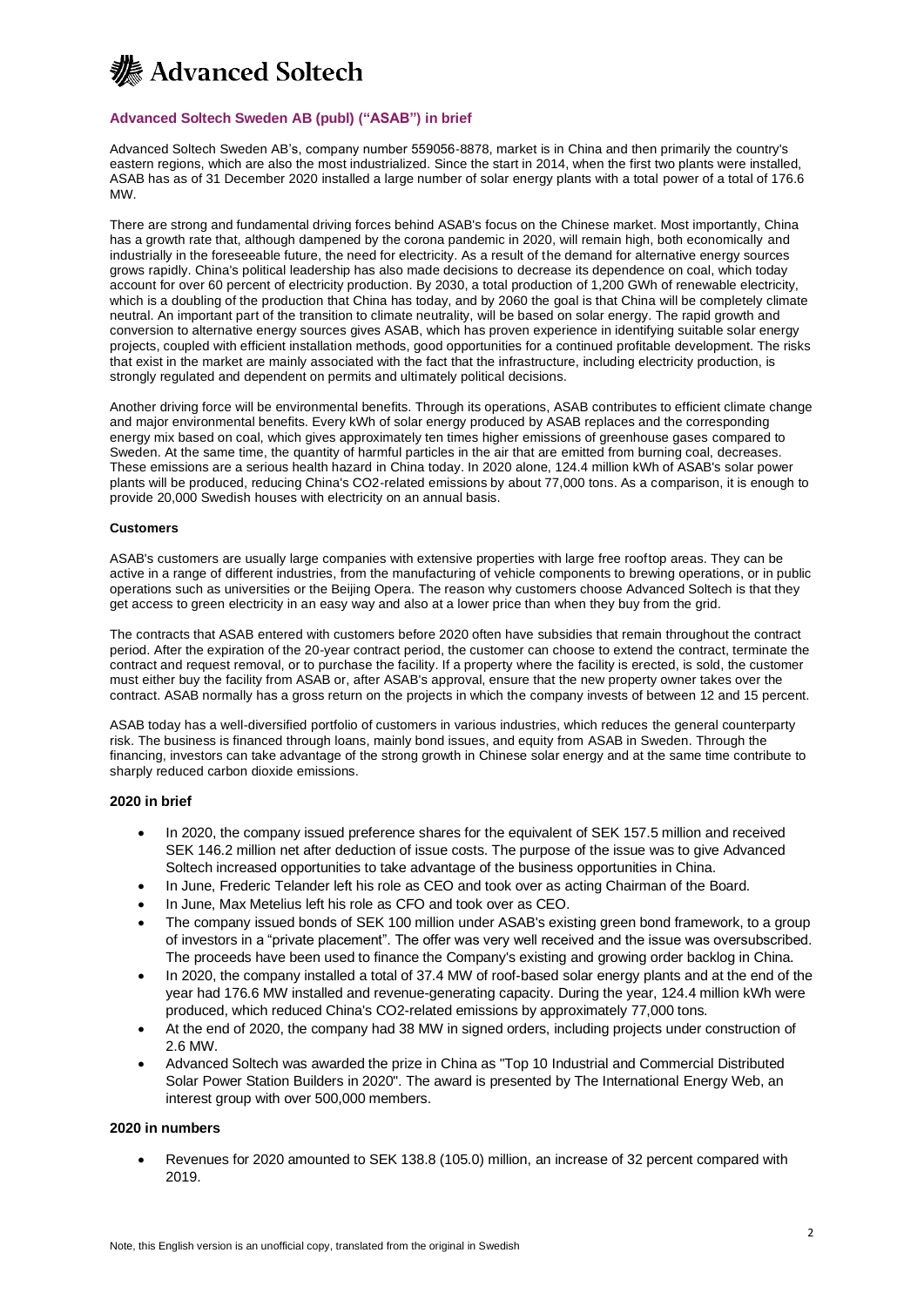

- Operating profit for 2020 amounted to SEK 76.2 (60.8) million, an increase of 25 percent compared with 2019. Profit for the year after financial items and tax amounted to SEK -97.0 (-14.0) million and is affected by a non-cash flow-affecting currency effect of SEK -41.3 (3.3) million. Adjusted for this item, profit for the year amounted to SEK -55.7 (-17.3) million.
- Total cash flow for the full year 2020 amounted to SEK 25.7 (20.2) million.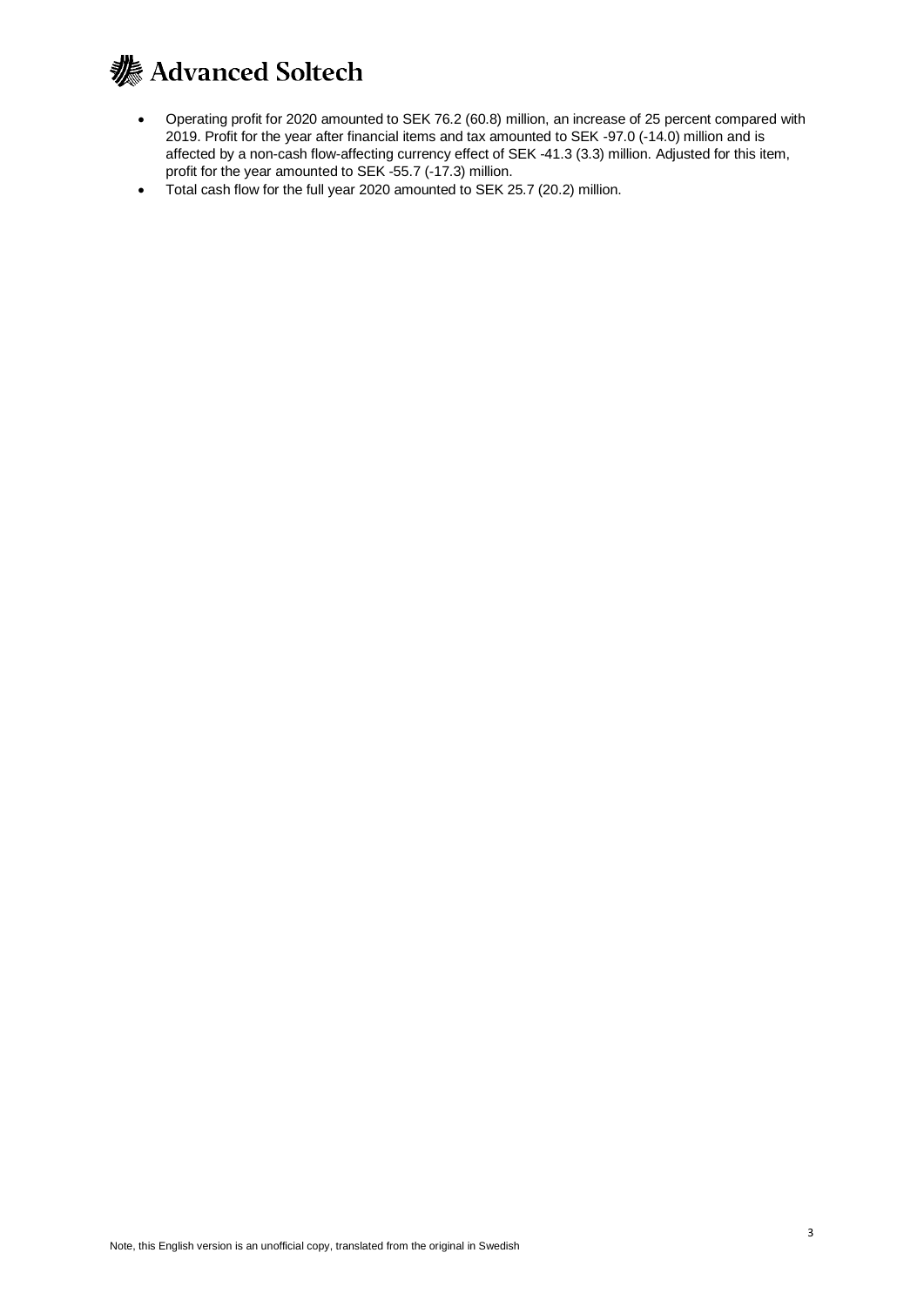

#### **Comments from the CEO**



I do not think that a year ago anyone could have imagined how a virus could change the entire world economy and affect us all in our everyday lives. Today we know better. For ASAB as a company, as for so many others, the pandemic has meant a tough ordeal, but after a challenging spring, when no one knew what would happen, we were back in full swing already at the end of May. Our growth plans have been delayed somewhat, mainly as a result of the financial market's reaction to the pandemic, and our revenues in 2020 were slightly lower than expected when the NDRC, which ultimately manages electricity prices in China, introduced a temporary price reduction of five percent during the year to stimulate the economy. Overall, however, we were able to handle the consequences well.

The effects of the pandemic were very limited and we delivered continued growth, albeit at a slightly slower pace than we had originally hoped for. At the same time, we experienced a growing interest in our offer, something that was also seen in the form of a strong inflow of orders during the second half of the year. In the last quarter of 2020 alone, about ten agreements were signed. These include Zhe SenKai New Material Co. Ltd. who signed an agreement for a plant of eight MW, which gives us an annual expected income of SEK 5.4 million. Our efficient installation process and our ability to choose the right project help us to achieve a good return at project level even without subsidies. Our goal is to reach 1,000 MW of installed capacity adjusted slightly, but we expect to reach this goal before the end of 2024.

Revenues for the full year amounted to SEK 138.8 million and taking into account the NDRC's price adjustment, it was in line with our expectations. The result for the year was charged with unrealized, but not cash flow-affecting, currency effects totaling SEK -41.3 million. Our currency exposure is significant and we are evaluating methods for how we can handle it more efficiently in the future.

Since I took over as CEO, I have been asked why we have chosen China as our market. My answer is that China has a complex relationship with many other countries, politically as well as economically, but also that the country is a huge market for a company like Advanced Soltech. China is striving to reduce its dependence on coal based power, the energy source that today accounts for over 60 percent of electricity production in China, and by 2030, the country will install facilities for a total production of 1,200 GWh of renewable electricity. In September 2020, China's leader Xi Jinping also announced that the country will be CO2-neutral by 2060, which is a huge challenge. In connection with the next five-year plan, a new plan for renewable energy production will be presented. Our assessment is that it will be aggressive when it comes to investments in solar energy. And even if economic growth in China in 2021 is lower than the seven or eight percent we saw in 2019, it is still high. All in all, this means that Advanced Soltech is currently in the right place, at the right time and with the right product. A gratifying proof of this is that in November we received an award from The International Energy Web as "Top 10 Industrial and Commercial Distributed Solar Power Station Builders in 2020" for our efforts in China

In order to meet the increased demand for sustainable investments, we continue our transition from a start-up company to growth company. It is about building a structural capital, both in the form of organization, systems and routines. We have strengthened our organization in Sweden with our new CFO, Lars Höst and our General Counsel Cecilia Xia. In China, Steven Yang is now in charge of accounting, which means that Gang Bao, CEO of our Chinese operations, can focus even more on business development. We also work to simplify and automate our internal processes, for example through the introduction of common ERP and invoicing systems. During the autumn, we also carried out two new share issues, which together gave us a capital injection of SEK 146.2 million after deduction of issue costs. These are funds invested in new solar energy plants in the Chinese market. It is of course gratifying that there is such great interest in investing in Advanced Soltech and thus in sustainable energy production. The supply of capital has been a bottleneck and our largest cost item is interest and financial costs. Getting better terms for our financing and improving our capital structure is therefore the most important reason why we strive for a listing of Advanced Soltech on the Nasdaq First North Growth Market.

We are now entering a new and hopefully more stable year, where we can even further strenghten our market presence. Together with my employees, I look forward to being part of that journey. I would like to extend a warm thank you to them and to partners, customers, and owners for all the good efforts made during the past year.

Max Metelius CEO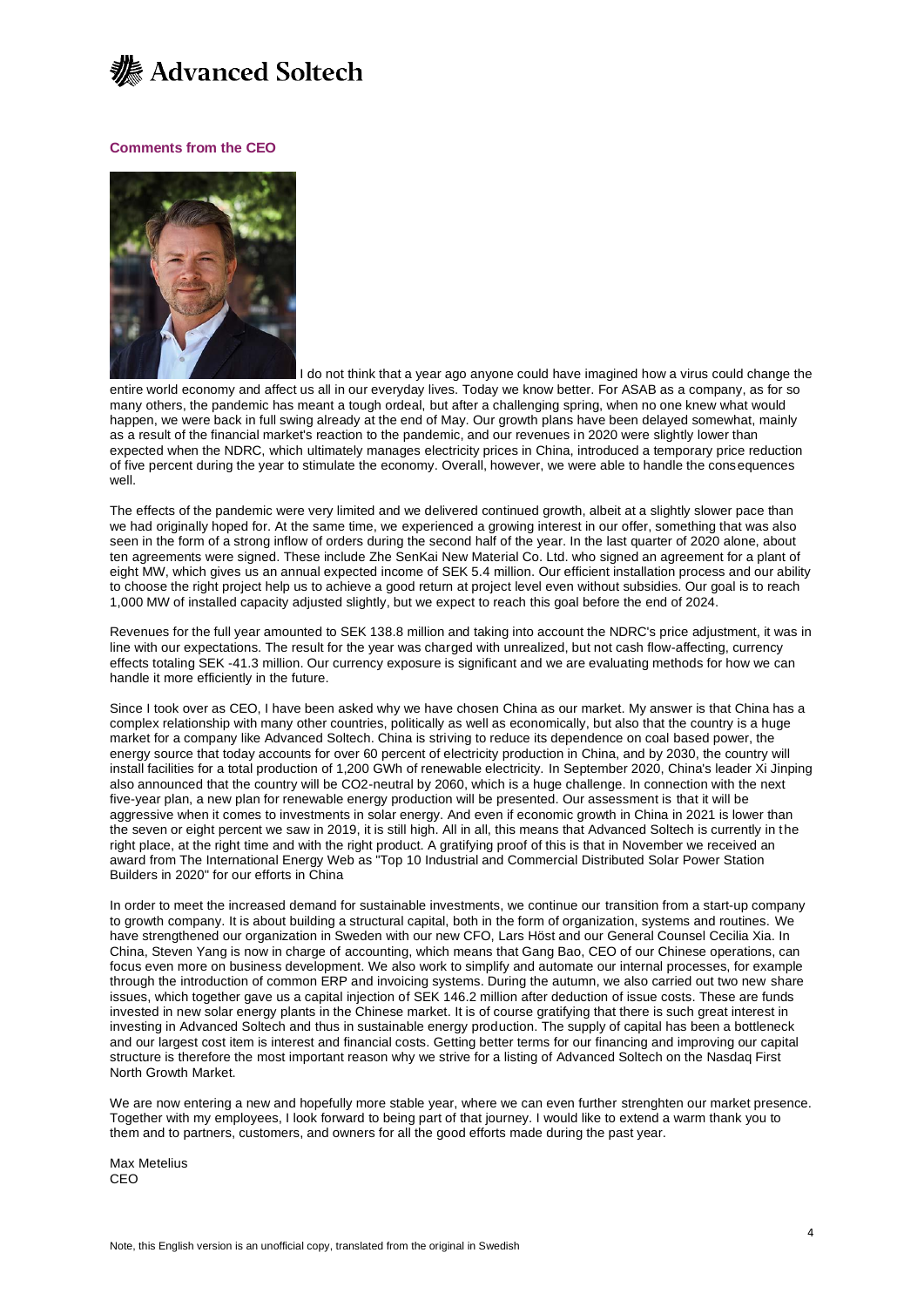

#### **BOARD OF DIRECTORS 'REPORT**

The Board of Directors and the CEO of Advanced Soltech Sweden AB (publ) may hereby submit an annual report for the financial year 2020.

#### **Information about the business**

Advanced Soltech Sweden AB (publ), through its wholly owned subsidiaries in China, offers Chinese customers electricity from solar energy plants placed on the roofs of customers' properties. ASAB's offer means that the company invests in, owns and operates the solar energy plant, for the customer who is buying the electricity that the plant produces at a pre-agreed price during a contract period of 20 years. The electricity that the customer does not buy is sold to the electricity grid.

The group consists of the Swedish parent company Advanced Soltech Sweden AB (publ) and the wholly owned subsidiaries:

- Advanced SolTech Renewable Energy (Hangzhou) Co., Ltd
- Longrui Solar Energy (Suqian) Co., Ltd
- ST-Solar Holding AB (dormant)

The two Chinese subsidiaries are in their turn the parent companies of local Chinese companies, established in different regions of China.

#### **The Group's operations for the full year 2020**

- In 2020, the company installed a total of 37.4 MW of roof-based solar energy plants and had 176.6 MW installed and revenue-generating capacity at the end of the year. During the year, 124.4 million kWh were produced, which reduced China's CO2-related emissions by approximately 77,000 tons.
- At the end of 2020, the company had 38 MW in signed orders, including projects under construction corresponding to 2.6 MW.
- Advanced Soltech was awarded the prize in China as "Top 10 Industrial and Commercial Distributed Solar Power Station Builders in 2020". The award is presented by The International Energy Web, an interest group with over 500,000 members.
- In the spring, ASAB decided to postpone the planned listing of the company's shares on the Nasdaq First North Growth Market, due to the uncertainty created in the financial market.
- The company directed an offer of up to SEK 100 million under ASAB's existing green bond framework of up to SEK 1,500 million, to a group of investors in a "private placement". The offer was very well received and the issue was oversubscribed.
- During the second half of 2020, the company issued preference shares for the equivalent of SEK 157.5 million and received SEK 146.2 million net after deduction of issue costs.
- In 2020, the effects of the Corona pandemic affected Advanced Soltech in two different ways. Firstly, due to deteriorating revenues through a general price reduction, that about 30 MW were shut down during the first and second quarters and that lower activity among customers caused lower electricity consumption, which led to a larger share of electricity being sold to the grid where ASAB is paid less. The second effect was poorer conditions in the capital markets, which through poorer borrowing conditions caused higher costs, but which are nevertheless difficult to estimate.

#### **Revenues for the Group for the full year 2020**

- The Group's net sales amounted to SEK 86.4 (60.5) million, which was an increase of 43%. Other operating income, which for the most part consists of grants from authorities, amounted to SEK 52.4 (44.5) million. The company has increased revenues for the year by 32% compared with the previous year despite the Corona pandemic. The company's assessment of the pandemic's impact is:
	- In 2020, revenues were negatively affected by the effects of the Corona pandemic through a general price reduction, that about 30 MW were shut down during the first and second quarters and that lower activity among customers caused lower electricity consumption, which led to a larger share of electricity being sold to the grid where ASAB is paid less. ASAB estimates the loss of revenue, including loss of earnings, for this at SEK 13.5 million for the full year.
	- In 2020, Zheijang Province, where we have most of our projects installed, had solar radiation that was about 7% lower than the normal year, which has a negative effect on revenues to a corresponding degree.

#### **Result for the Group for the full year 2020**

- Operating profit (EBIT) amounted to SEK 76.2 (60.8) million.
	- Operating expenses amounted to SEK 62.6 (44.2) million. Reasons for the cost increase are that
		- more solar panel plants have been put into operation and thus depreciation has increased by SEK 9.8 million
		- the company employs more people as the company expands, an increase of SEK 4.6 million.
- Result from financial items amounted to -163.1 (-78.7). The single largest item is the exchange rate loss, which increased by SEK 44.6 million. In addition, the company has raised more loans, which has thus increased the interest cost.
- Profit after tax amounted to SEK -97.0 (-14.0) million.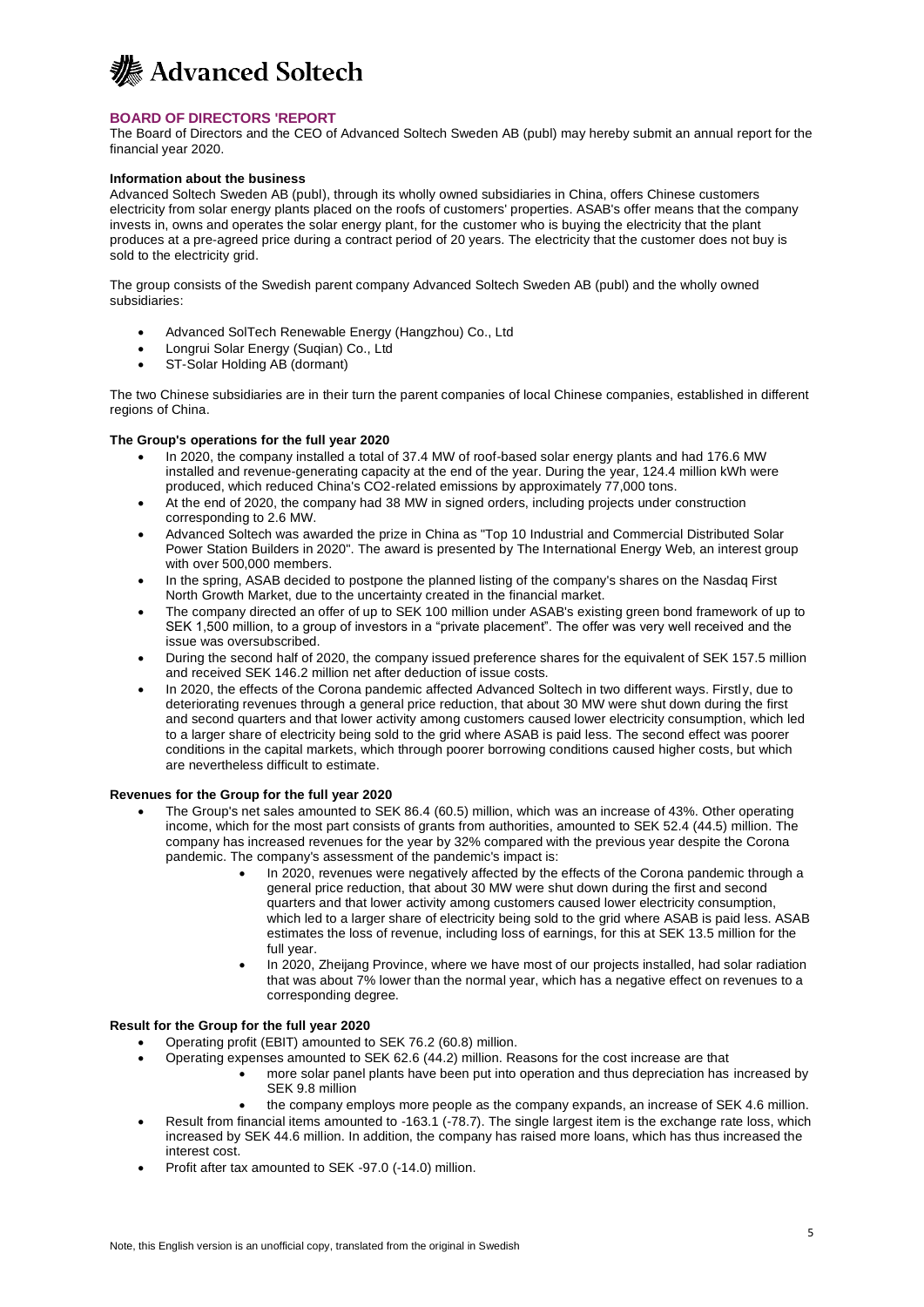

#### **Cash flow for the Group for the full year 2020**

- The Group's total cash flow amounted to SEK 25.7 (20.2) million.
- Current operations generated a cash flow of SEK -34.2 (44.7) million. Interest payments have increased by SEK 46.2 million.
- The investment business generated a cash flow of SEK -135.2 (-508.8) million, which for the most part consists of investment in new solar panel facilities.
- Financing operations generated a cash flow of SEK 195.1 (484.3) million, which consists of an issue of SEK 146.3 million, raising of a loan of SEK 86.4 million and repayment of a bank loan of SEK -37.5 million.

#### **Financial position and liquidity for the Group at the end of the financial year**

- Total assets amounted to SEK 1,257 (1,201) million.
- Tangible fixed assets amounted to SEK 979.9 (954.8) million, which for the most part consists of solar panel systems.
- Financial fixed assets amounted to SEK 96.1 (100.3) million, which primarily consists of VAT receivables.
- Cash and cash equivalents amounted to SEK 73.3 (49.9) million.
- Equity amounted to SEK 202.7 (174.9) million.
- Long-term liabilities amounted to SEK 944.9 (852.3) million, consisting of bond loans less capitalized borrowing costs, loans from the two main owners and a small external loan.
- Current liabilities amounted to SEK 101.6 (166.1) million, whose largest item is accounts payable.

#### **Multi-year overview for the Group**

| Multi-year overview (SEK 000')         | 2020       | 2019       |
|----------------------------------------|------------|------------|
| Total revenue                          | 138.794    | 105.000    |
| Net revenue share of total revenue     | 62%        | 58%        |
| <b>EBIT</b>                            | 79.179     | 60.849     |
| EBIT%                                  | 57%        | 58%        |
| <b>EBITDA</b>                          | 115.251    | 90.158     |
| EBITDA%                                | 83%        | 86%        |
| Interest expenses and similar charges  | 123.637    | 83.103     |
| (whereof Bond aquisition amortization) | 22.945     | 12.926     |
|                                        | 2020-12-31 | 2019-12-31 |
| Interest-bearing debt                  | 951.727    | 897.082    |
| Equity ratio                           | 16%        | 15%        |

#### **Events after the end of the period**

- Advanced Soltech has signed seven contracts amounting to a total installed capacity of 16.1 MW.
- Advanced Soltech has been awarded the prize in China as "The most influential solar investment company 2020". The motivation for the award is, among other things, "The innovative business model that does not take up valuable land and the high reliability and quality that Advanced Soltech delivers in its installations". Solar Energy Cup was launched as early as 2012 and is an authority in the Chinese solar energy industry.
- For more detailed information, see Note 23.

#### **The parent company**

- The parent company's net sales for the full year amounted to SEK 6.2 (27.7) million and consisted of service fees and re-invoiced borrowing costs to the two Chinese subsidiaries.
- Profit before tax amounted to SEK -49.1 (-4.7) million.
- Result from financial items amounted to SEK -40.6 (-0.9) million, where the large difference between the years consisted of unrealized exchange rate effects.

| Multi-year overview (SEK 000') | 2020       | 2019       | 2018       | 2017       | 2016       |
|--------------------------------|------------|------------|------------|------------|------------|
| EBIT                           | $-8.465$   | $-4.775$   | 443        | $-9.080$   | $-373$     |
|                                |            |            |            |            |            |
|                                | 2020-12-31 | 2019-12-31 | 2018-12-31 | 2017-12-31 | 2016-12-31 |
| Total assets                   | 1.267.849  | 1.080.145  | 435.564    | 75.634     | 68.140     |
| Equity ration                  | 24%        | 19%        | 2%         | 7%         | 7%         |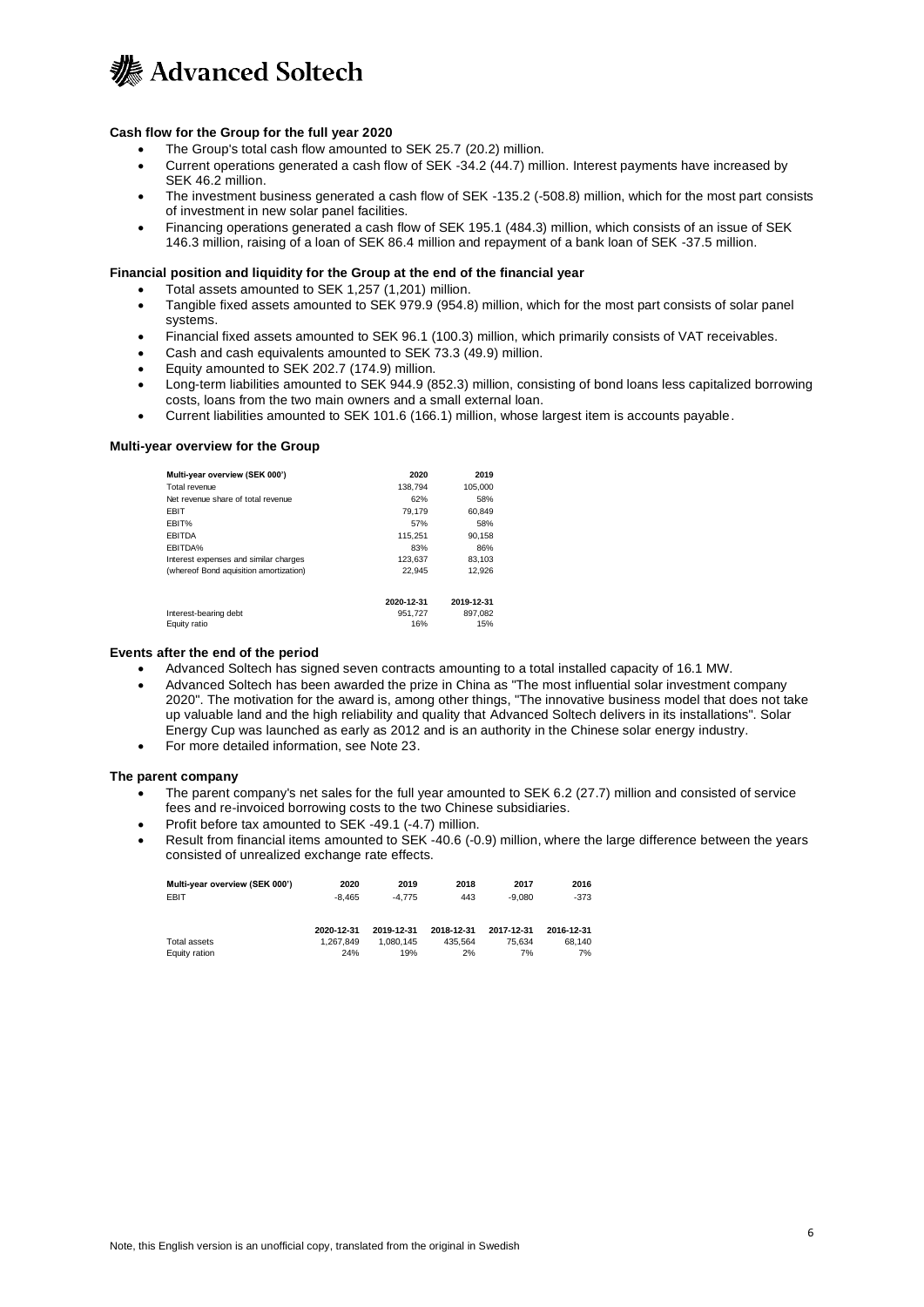

### **OTHER INFORMATION FOR THE GROUP**

#### **Operational key performance measures**

- Installed capacity at the end of the year amounted to 176.6 (139.2) MW
- Electricity produced for the year amounted to 124.4 (90.3) million kWh
- The average remaining contract period at the end of the year was 17.8 (18.3) years
- Agreements entered into, at the end of the year amounted to 38 (36) MW

#### **Significant risks and uncertainties**

Risk is defined as uncertainty, positive or negative, which can affect ASAB's goals and the ability to achieve the best possible results. The risks are divided into four categories:

- financial risks
- business and strategic risks
- country risk
- legal and regulatory risks.

Based on the type and characteristics of the risk, management is responsible for conducting risk analyzes and developing action plans and implementing these to reduce uncertainty where possible and optimize the financial effects. Policy and process for risk management as well as the most important overall risks must be reported in ASAB's annual report and short-term risks must be reported in the quarterly reports if necessary. Below are two areas that the company considers to be particularly critical of the business.

#### *Depending on key personnel*

ASAB is a relatively small company and is dependent on key personnel and key employees. If the company loses these personnel or employees or finds it difficult to attract equally qualified employees, this can affect the company's operations and ability to execute current and future strategies. It is crucial for the company's success to continue to be able to attract and retain qualified staff. This in turn depends on factors such as the company's business development, ability to create stimulating tasks, workload, incentive programs and competition for experienced employees. If one or more persons should leave or otherwise terminate their relationship with the Company or if any of these key persons significantly changes or reduces their roles within the Company, there is a risk that the Company will not be able to find qualified replacements or services that can contribute in good time. corresponding way to the Company's operations. This may delay and / or complicate the continued development of ASAB.

#### *Changes in exchange rates*

Concerns in the foreign exchange market involve currency risks as the Company operates in an international market. A weakening of the Swedish krona compared with the EUR, but perhaps above all with the Chinese currency, RMB (yuan), would mean increased costs and could affect the Company's earnings and financial position. The company has external loans in EUR but has an accounting currency in SEK, which can lead to accounting currency losses. The company has, together with an external party, worked to formulate a currency policy in order to handle currency fluctuations in the best and most cost-effective way.

#### **Sustainability**

#### *Environmental responsibility*

Advanced Soltech will offer environmentally friendly products and services that are produced with the least possible resource and energy consumption and with low environmental impact. All solar cells used by Advanced Soltech are collected for recycling when they are used up. Wise resource management is a key word within the company and great focus is placed on resource use, regardless of whether it concerns energy, premises, waste, travel or transport, and to reduce these based on reasonable efforts. Advanced Soltech works systematically and prevents pollution through a goal-oriented environmental work that is an integral part of the company's culture. Current environmental requirements together with environmental aspects and environmental goals form the basis for our work.

#### *Social responsibility*

Advanced Soltech shall safeguard the integrity of the company's stakeholders and partners and handle information so that it is protected and managed in a responsible manner. We have a clear focus on sustainability and we work to ensure that our partners are also expected to share our values and our code of conduct. Employees are one of the company's most important assets. It is through the employees' commitment, development and competence that we create a culture where we and our partners thrive. We strive for a work climate and a work environment that is the best possible for all employees. As an employer, we take our responsibility by offering each employee a developing and responsible job.

#### *Other*

Diversity enriches and we therefore work actively with diversity and gender equality issues. We support and follow the principles of the UN Global Compact initiative.

#### **Staff**

The number of employees at the end of the year was 14 (13), of which 11 (11) in China.

#### **Owner**

The company is 50.82 percent owned by Soltech Energy Sweden AB (publ) and 48.83 percent by Advanced Solar Power (Hangzhou) Inc. The remaining 0.35 percent shareholding consists of preference shareholders.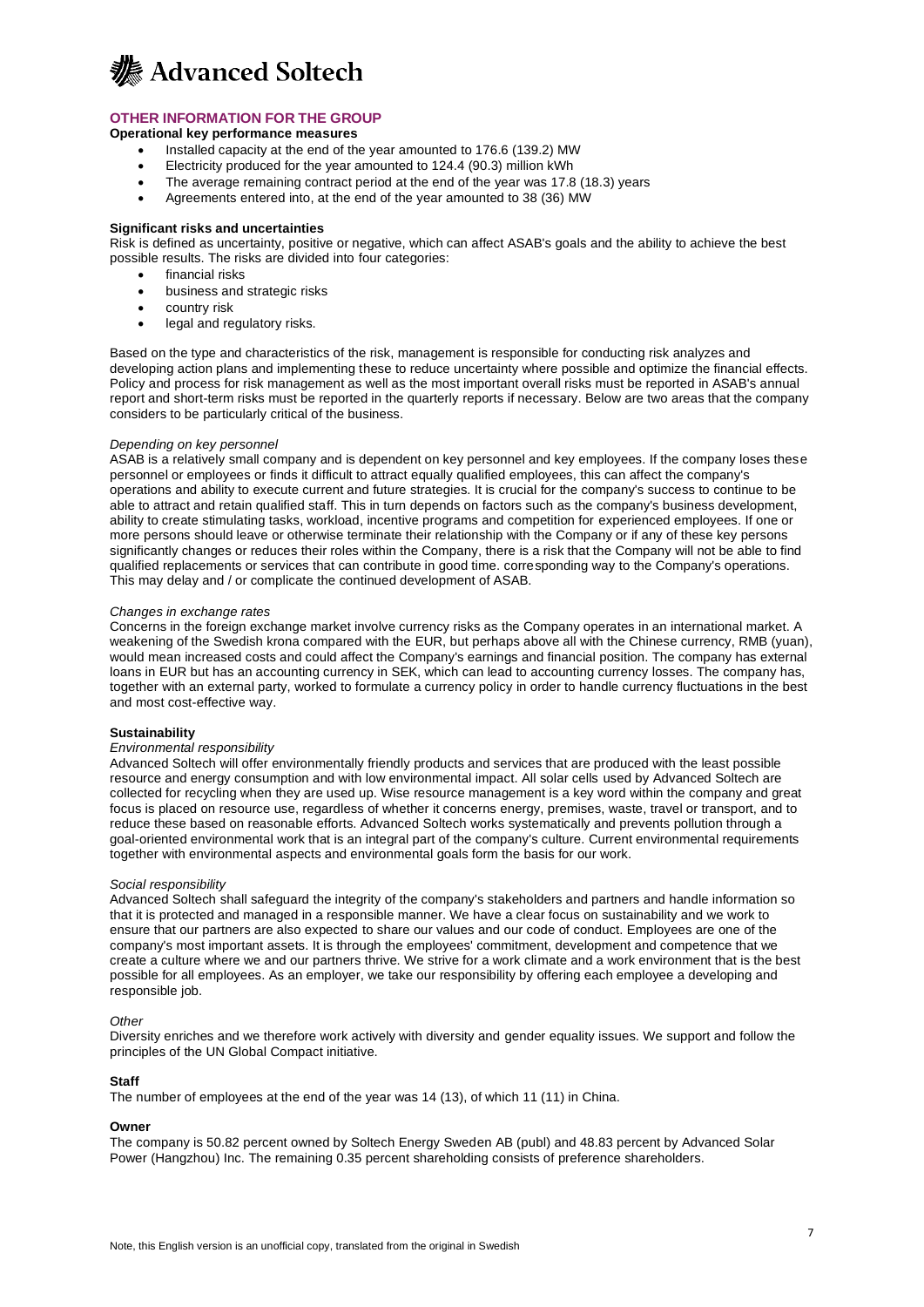

#### **Corporate governance**

Advanced Soltech Sweden AB (publ) is a Swedish public limited company. The company was formed in Sweden and was registered with the Swedish Companies Registration Office 2016-03-30 and has conducted operations since then. The Company complies with the rules of the Swedish Companies Act (2005: 551) and other applicable laws and regulations in Stockholm, Sweden, where the Company has its registered office.

The Company's operations are based on the Articles of Association. The object of the Company's operations is to finance the Group's solar energy facilities, but not such activities as are referred to in the Banking and Financing Operations Act and activities compatible therewith, as stated in §3 of the Articles of Association. The Articles of Association have been revised during the financial year, mainly §5 applicable share numbers, in order to be able to issue preference shares.

The Annual General Meeting approves the Articles of Association and annually appoints the Board. The Board is responsible for the Company's organization and administration and appoints or dismisses the President. The Board establishes annual written rules of procedure for its work, combined with a CEO instruction for the division of work between the Board and the CEO.

At an Extraordinary General Meeting on March 24, Vivianne Holm and Patrick de Muynck were elected as ordinary Board members. At the company's Annual General Meeting on June 24, Frederic Telander was elected Chairman of the Board. Max Metelius was elected CEO.

Issues relating to remuneration or auditing are decided directly by the Company's Board. All members of the Board are elected at the next Annual General Meeting. Each individual board member has the right to resign at any time.

In addition to the laws and regulations that regulate the company's operations in accordance with the above, the company applies Swedish and international accounting legislation that ensures that the financial reporting meets the requirements set.

#### **Forward-looking statements**

All forward-looking statements in this report are based on the company's best judgment at the time of the report. Such statements, like all future assessments, contain risks and uncertainties, which may mean that the actual outcome will be different. In addition to what is required by current legislation, forward-looking statements only apply on the day they are made and the company does not undertake to update these in the light of new information or future events. The company does not provide any forecasts.

#### **Proposed distribution of profits for the parent company**

At the disposal for the Annual General Meeting (SEK): Retained earnings 2,826,244

| Total               | 300,534,949 |
|---------------------|-------------|
| Result for the year | -48.594.605 |
| Share premium fund  | 346,303,310 |

The Board of Directors proposes that the accumulated profit be treated as follows: Transferred to a new account of 300,534,949 SEK.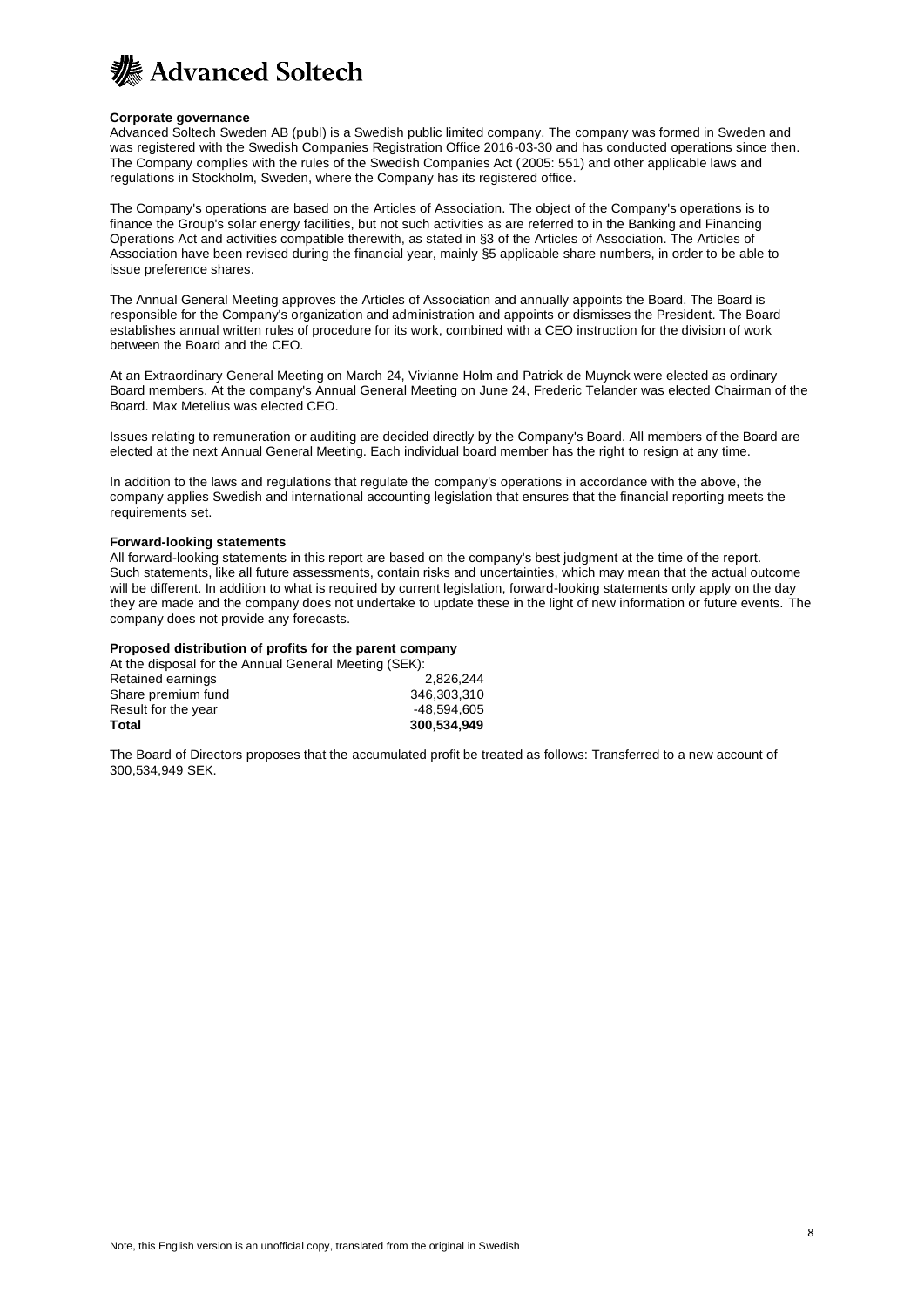

#### **GROUP REPORTS Income Statement**

| <b>Not</b> | 200101     | 190101                                        |
|------------|------------|-----------------------------------------------|
|            |            |                                               |
|            | 201231     | 191231                                        |
|            | 86,401     | 60,477                                        |
|            | 52,393     | 44,523                                        |
| 1, 4       | 138,794    | 105,000                                       |
|            |            |                                               |
|            | $-13,761$  | $-10,299$                                     |
|            | $-9,115$   | $-4,543$                                      |
|            | $-39,072$  | $-29,309$                                     |
|            | $-667$     | 0                                             |
|            | $-62,615$  | $-44,151$                                     |
|            | 76,179     | 60,849                                        |
| 1, 7       |            |                                               |
|            | 1,839      | 1,156                                         |
|            | $-123,637$ | $-83,103$                                     |
|            | -41,340    | 3,277                                         |
|            | -86,959    | $-17,820$                                     |
| 1, 8       |            | 3,844                                         |
|            | -97,017    | $-13,977$                                     |
|            |            | $-15,269$                                     |
|            | 1,460      | 1,293                                         |
|            |            | 5, 19<br>1, 3<br>1, 6<br>$-10,058$<br>-98,477 |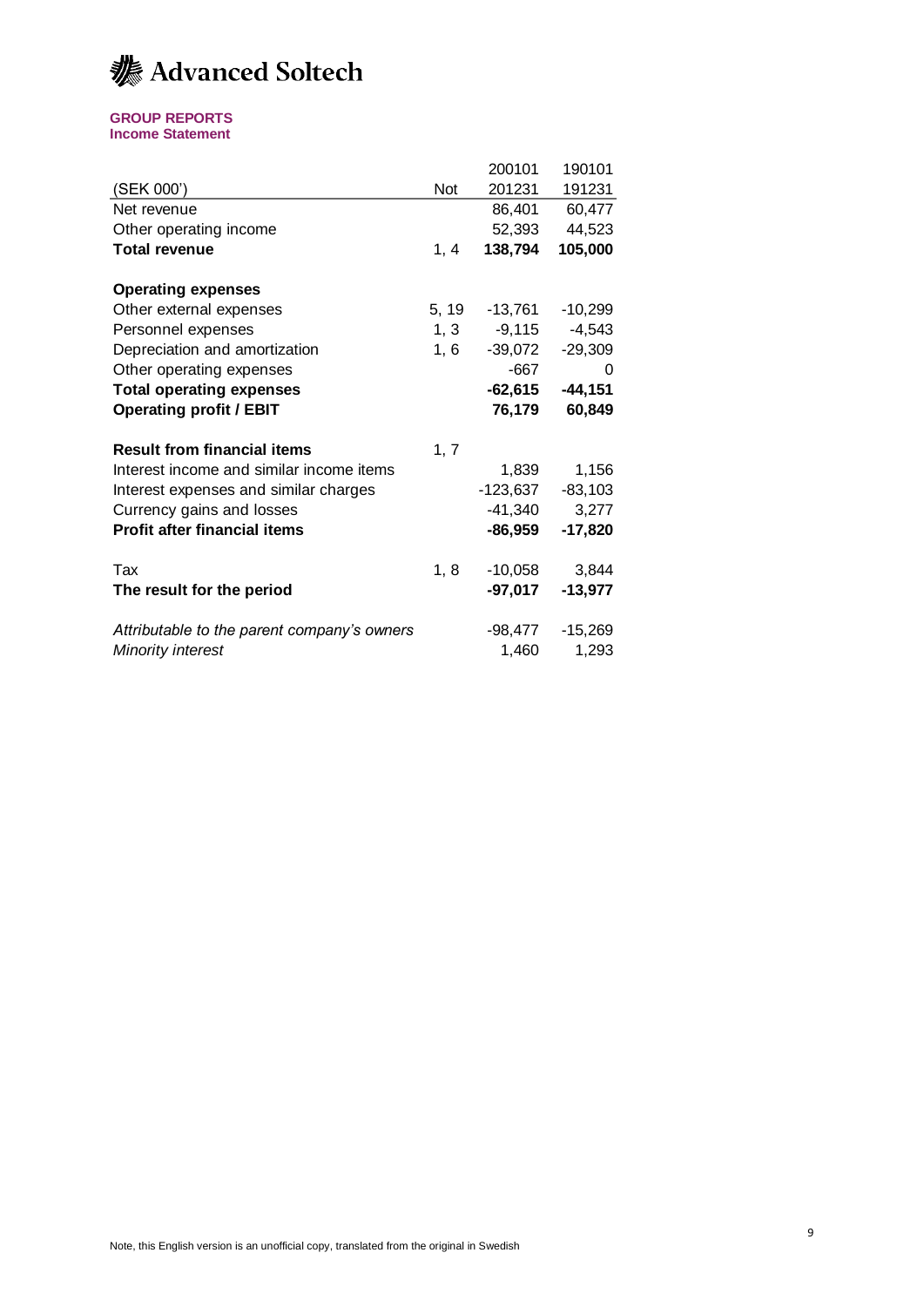## **k** Advanced Soltech

## **GROUP REPORTS**

**Balance Sheet**

| (SEK 000')                                | Note         |           | 2020-12-31 2019-12-31 |
|-------------------------------------------|--------------|-----------|-----------------------|
| <b>ASSETS</b>                             |              |           |                       |
|                                           |              |           |                       |
| <b>Fixed assets</b>                       |              |           |                       |
| <b>Intangible fixed assets</b>            | 1, 2, 9      |           |                       |
| Other intangible assets                   |              | 42,265    | 46,956                |
| Total intangible fixed assets             |              | 42,265    | 46,956                |
| <b>Tangible fixed assets</b>              | 1, 2, 10, 18 |           |                       |
| Solar PV installations                    |              | 918,209   | 901,850               |
| Solar PV installations under construction |              | 59,963    | 25,279                |
| Other tangible assets                     |              | 1,703     | 2,266                 |
| Prepayments of solar PV installations     |              | 0         | 25,396                |
| Total tangible fixed assets               |              | 979,875   | 954,792               |
| <b>Financial assets</b>                   |              |           |                       |
| Other long-term receivables               | 2, 11        | 88,271    | 90,991                |
| Deferred tax assets                       | 1, 2, 20     | 7,858     | 9,271                 |
| Total financial fixed assets              |              | 96, 129   | 100,263               |
| <b>Total fixed assets</b>                 |              | 1,118,269 | 1,102,010             |
|                                           |              |           |                       |
| <b>Current assets</b>                     |              |           |                       |
| <b>Short-term receivables</b>             |              |           |                       |
| Accounts receivables                      | 2            | 23,537    | 22,613                |
| Other receivables                         |              | 16,790    | 18,513                |
| Prepaid expenses and accrued income       | 12           | 25,128    | 7,813                 |
| Total current receivables                 |              | 65,455    | 48,938                |
| <b>Cash and bank balances</b>             |              |           |                       |
| Cash and bank balances                    | 13           | 73,325    | 49,850                |
| Total cash and bank balances              |              | 73,325    | 49,850                |
| <b>Total current assets</b>               |              | 138,780   | 98,788                |
| <b>TOTAL ASSETS</b>                       |              | 1,257,049 | 1,200,798             |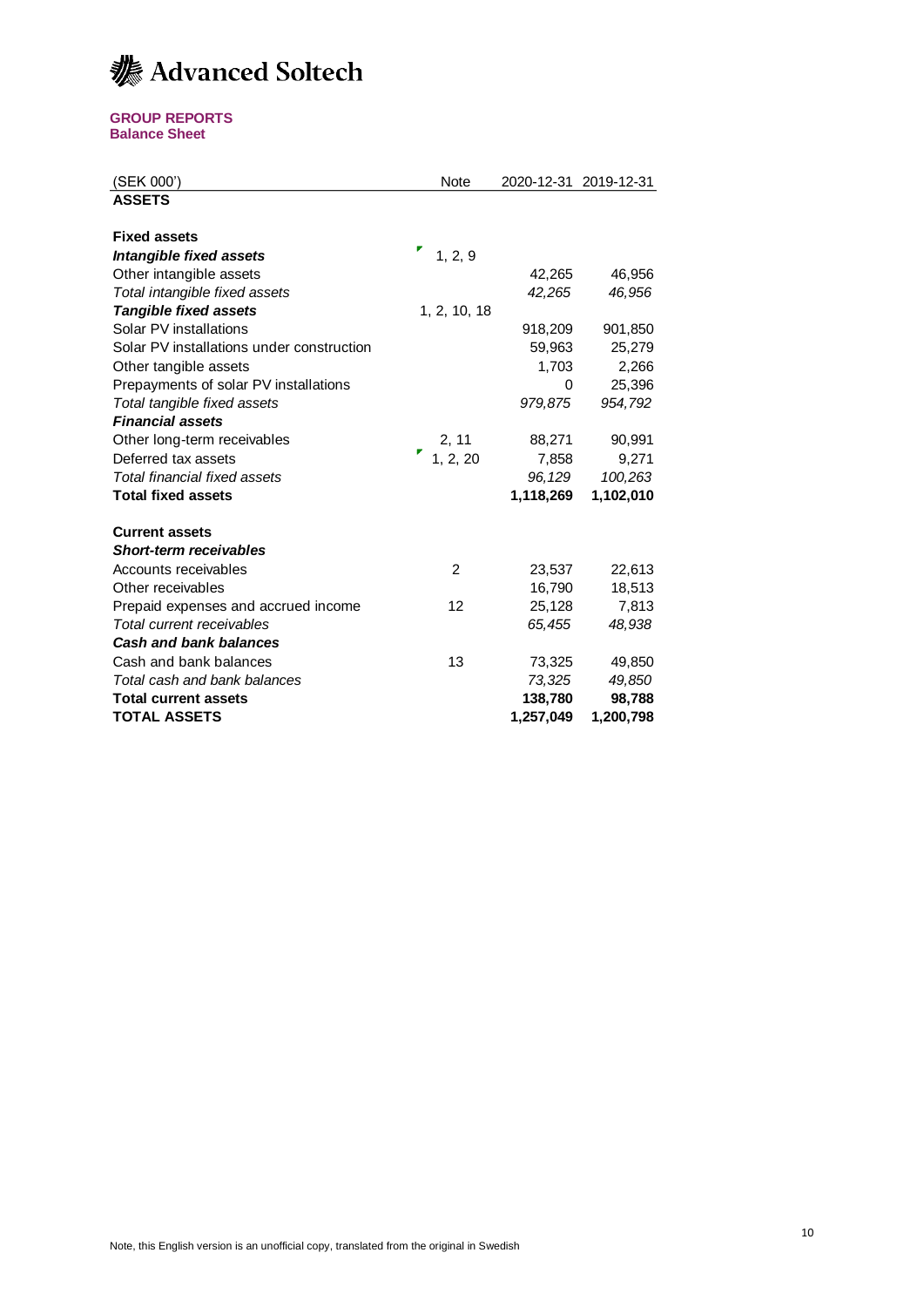

## **GROUP REPORTS**

#### **Balance Sheet, continued**

| (SEK 000')                                             | Note     | 2020-12-31 | 2019-12-31 |
|--------------------------------------------------------|----------|------------|------------|
| <b>EQUITY AND LIABILITIES</b>                          |          |            |            |
| <b>Equity</b>                                          |          |            |            |
| Share capital                                          | 21       | 4,316      | 500        |
| Additional paid in capital                             |          | 331,950    | 189,492    |
| Retained earnings including profit/loss for the period |          | $-133,589$ | $-15,111$  |
| Equity related to:                                     |          |            |            |
| Owners of the parent company                           |          | 195,632    | 168,848    |
| Minority interest in equity                            |          | 7.045      | 6.033      |
| <b>Total equity</b>                                    |          | 202,677    | 174,881    |
| <b>Provisions</b>                                      |          |            |            |
| Deferred tax liability                                 | 1, 2, 20 | 7,853      | 7,482      |
| <b>Total provisions</b>                                |          | 7,853      | 7,482      |
|                                                        |          |            |            |
| <b>Non-current liabilities</b>                         |          |            |            |
| Other non-current liabilities                          | 15       | 34,886     | 36,448     |
| Liabilities to group companies                         | 15       | 27,323     | 27,603     |
| Bond loan                                              | 15, 16   | 882,699    | 788,262    |
| <b>Total non-current liabilities</b>                   |          | 944,908    | 852,313    |
| <b>Current liabilities</b>                             |          |            |            |
| Liabilities to credit institutions                     |          | 0          | 37,332     |
| Accounts payable                                       |          | 56,600     | 101,947    |
| <b>Tax liabilities</b>                                 |          | 9,116      | 2,039      |
| Other current liabilities                              |          | 8,547      | 921        |
| Accrued expenses and prepaid income                    | 14       | 27,348     | 23,883     |
| <b>Total current liabilities</b>                       |          | 101,611    | 166,122    |
| <b>TOTAL EQUITY AND LIABILITIES</b>                    |          | 1,257,049  | 1,200,798  |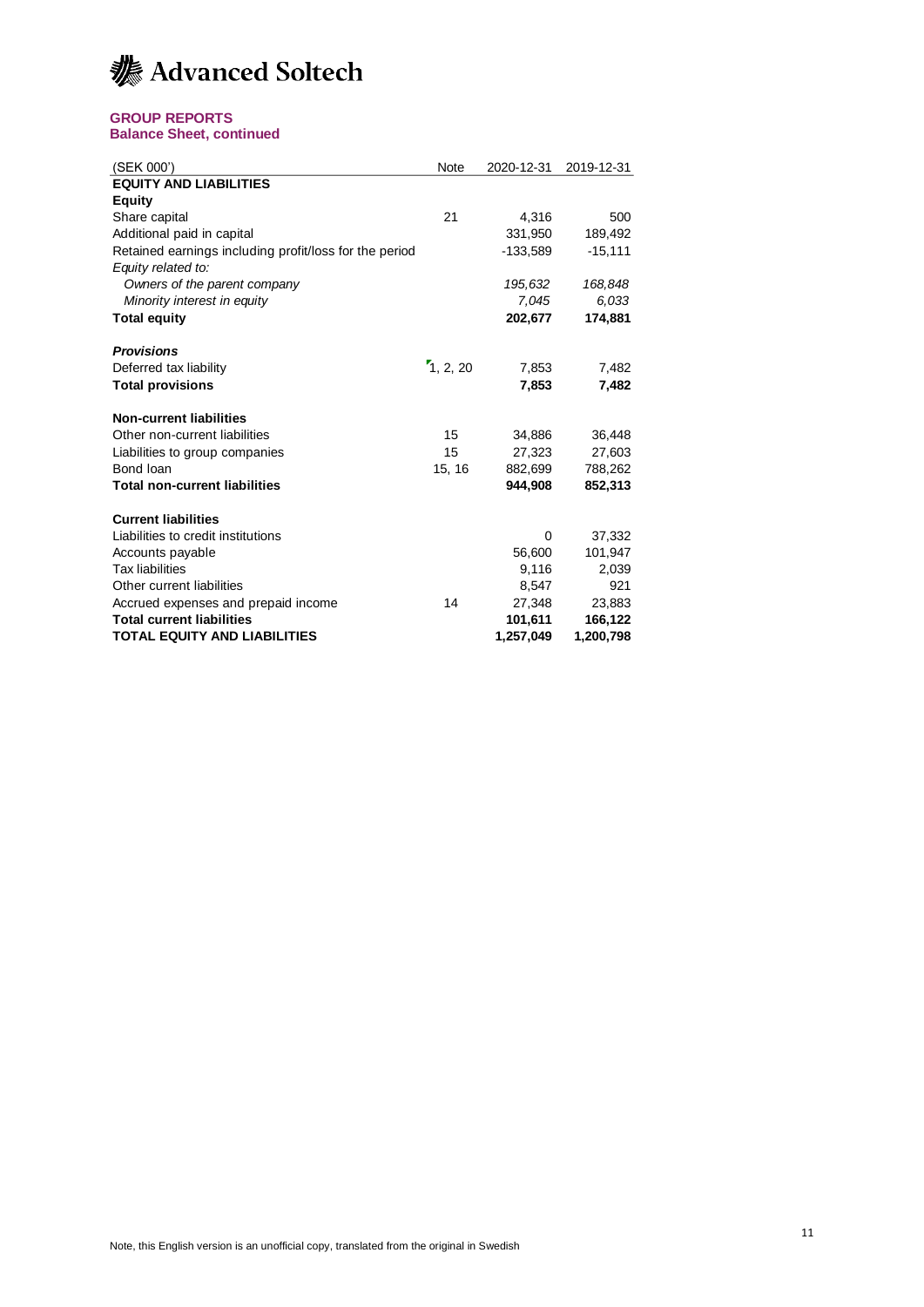

## **GROUP REPORTS**

#### **Changes in equity 2020-01-01 -- 2020-12-31**

|                                |         | Other     | Accumulated               | Retained earnings    |           |          |                       |
|--------------------------------|---------|-----------|---------------------------|----------------------|-----------|----------|-----------------------|
|                                | Share   |           | contributed exchange rate | including result for |           | Minority |                       |
| (SEK 000')                     | capital | eauity    | difference                | the period           | Total     |          | interest Total equity |
| At the beginning of the period | 500     | 189.492   | 5.366                     | $-26.509$            | 168.849   | 6,032    | 174.881               |
| Result for the period          |         |           |                           | -98.478              | $-98.478$ | 1,460    | $-97.018$             |
| Exchange rate difference       |         |           | $-21.013$                 |                      | $-21.013$ | $-447$   | $-21.460$             |
| New share issue                | 3.816   | 154.075   |                           |                      | 157.891   | 0        | 157.891               |
| Cost for new share issue       |         | $-11.617$ | 0                         |                      | $-11.617$ | 0        | $-11,617$             |
| At the end of the period       | 4.316   | 331.950   | $-15.647$                 | $-124.987$           | 195.632   | 7.045    | 202.677               |

#### **2019-01-01 -- 2019-12-31**

|                                |         | Other   | Accumulated               | Retained earnings    |         |          |                       |
|--------------------------------|---------|---------|---------------------------|----------------------|---------|----------|-----------------------|
|                                | Share   |         | contributed exchange rate | including result for |         | Minority |                       |
| (SEK 000')                     | capital | eauity  | difference                | the period           | Total   |          | interest Total equity |
| At the beginning of the period | 500     | 189.492 | 3.399                     | $-10.927$            | 182.464 | 4.679    | 187.143               |
| Result for the period          |         |         |                           | $-15.269$            | -15.269 | 1.292    | $-13.977$             |
| Exchange rate difference       |         |         | 1.967                     | $-313$               | 1.654   | 61       | 1.715                 |
| At the end of the period       | 500     | 189.492 | 5.366                     | $-26.509$            | 168.849 | 6,032    | 174.881               |

#### **Statement of cash flow**

|                                                     |             | 200101     | 190101     |
|-----------------------------------------------------|-------------|------------|------------|
| Cash flows from operating activities                | <b>Note</b> | 201231     | 191231     |
| Operating profit                                    |             | 76,179     | 60,849     |
| Depreciation and amortization                       |             | 39,072     | 29,309     |
| Other non-cash items                                | 17          | $-4,019$   | $-6,280$   |
|                                                     |             | 111,232    | 83,878     |
| Interest received                                   |             | 1.839      | 1,156      |
| Interest paid                                       |             | $-108,816$ | $-62,584$  |
| Income tax paid                                     |             | $-614$     | 6,381      |
|                                                     |             | $-107.591$ | $-55.047$  |
| Change in accounts receivables                      |             | $-2,418$   | $-15,785$  |
| Change in other short-term receivables              |             | $-16,841$  | $-7,144$   |
| Change in accounts payables                         |             | $-29,810$  | 41,909     |
| Change in other current liabilities                 |             | 11,192     | $-3,072$   |
| Cash flow from working capital                      |             | $-37,877$  | 15,908     |
| Cash flow from operating activities                 |             | $-34,236$  | 44,739     |
| Cash flows from investing activities                |             |            |            |
| Investments in tangible fixed assets                |             | $-136,306$ | $-433,095$ |
| Investments in intangible fixed assets              |             | $\Omega$   | $-47,209$  |
| Investments in other financial assets               |             | 1,107      | $-28,473$  |
| Net cash used in investing activities               |             | $-135,199$ | $-508,777$ |
| Cash flows from financing activities                |             |            |            |
| Share issue                                         |             | 157,891    | 0          |
| Share issue cost                                    |             | $-11,617$  | $\Omega$   |
| Net proceeds from new loans                         |             | 86,368     | 552,100    |
| Repayment of loans                                  |             | $-37,526$  | -67,847    |
| Cash flow from financing activities                 |             | 195,116    | 484,253    |
| Cash flow for the period                            |             | 25,681     | 20,215     |
| Translation difference in cash and cash equivalents |             | $-2,206$   | $-307$     |
| Cash and cash equivalents, beginning of period      |             | 49,850     | 29,942     |
| Cash and cash equivalents, end of period            |             | 73,325     | 49,850     |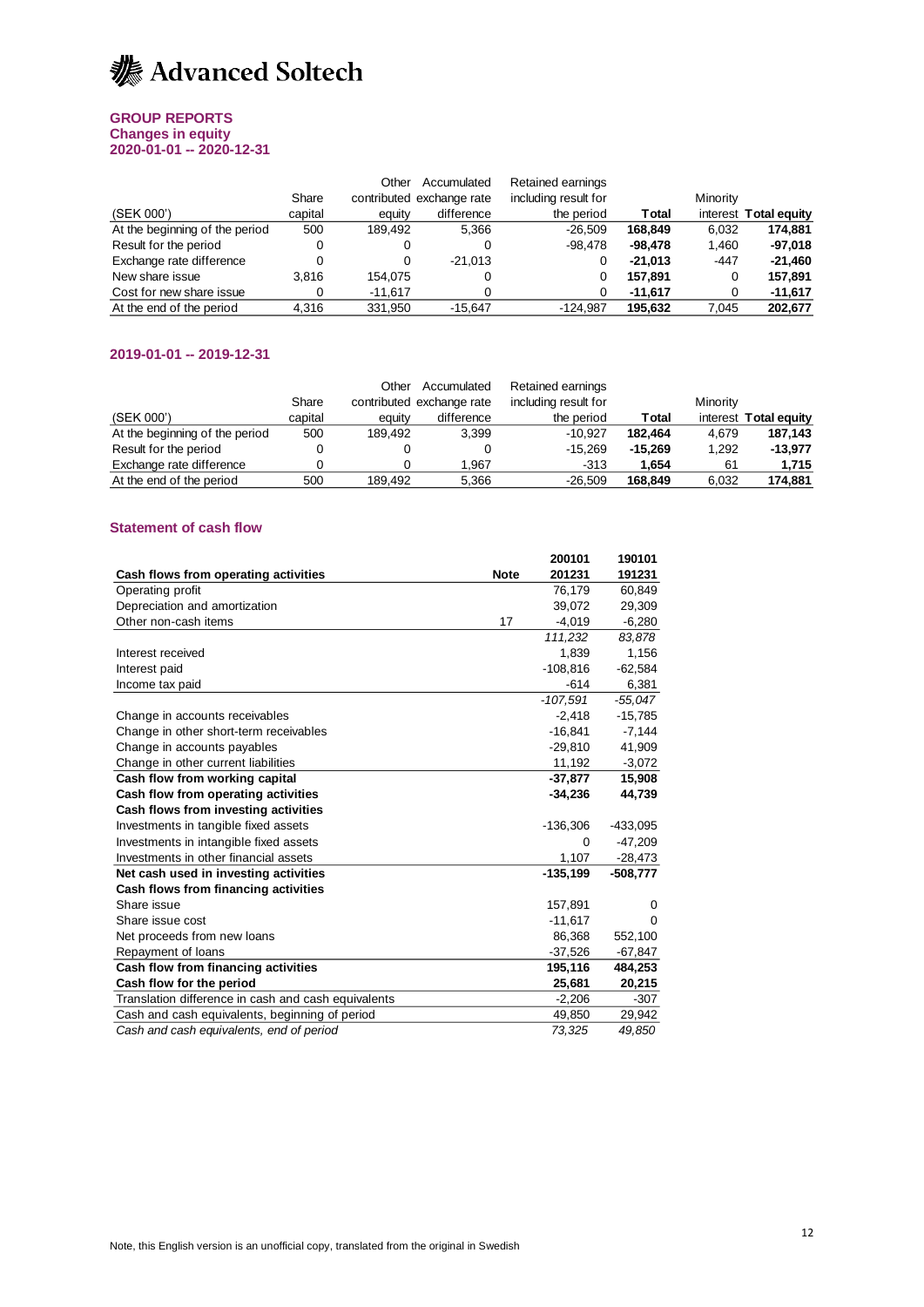## **k** Advanced Soltech

## **PARENT COMPANY'S REPORTS**

**Income Statement**

|                                          |       | 200101   | 190101    |
|------------------------------------------|-------|----------|-----------|
| (SEK 000')                               | Note  | 201231   | 191231    |
| Revenue                                  |       |          |           |
| Net revenue                              |       | 6,235    | 27,656    |
| Other operating income                   |       | 284      | 0         |
| <b>Total revenue</b>                     | 1, 4  | 6,519    | 27,656    |
| <b>Operating expenses</b>                |       |          |           |
| Other external expenses                  | 5, 19 | -8,380   | -29,661   |
| Personnel expenses                       | 1, 3  | -5,938   | $-2,770$  |
| Depreciation and amortization            | 1, 6  | -1       | 0         |
| Other operating expenses                 |       | $-665$   | 0         |
| <b>Total operating expenses</b>          |       | -14,984  | $-32,431$ |
| <b>Operating profit / EBIT</b>           |       | $-8,465$ | $-4,775$  |
| <b>Result from financial items</b>       | 1, 7  |          |           |
| Interest income and similar income items |       | 72,957   | 54,273    |
| Interest expenses and similar charges    |       | -94,209  | $-63,101$ |
| Currency gains and losses                |       | -19,352  | 7,945     |
| <b>Profit after financial items</b>      |       | -49,069  | $-5,658$  |
| Year-end appropriations                  |       | 0        | 1,000     |
| <b>Profit before tax</b>                 |       | -49,069  | $-4,658$  |
| Tax                                      | 1, 8  | 474      | $-202$    |
| <b>Result for the period</b>             |       | -48,595  | -4,860    |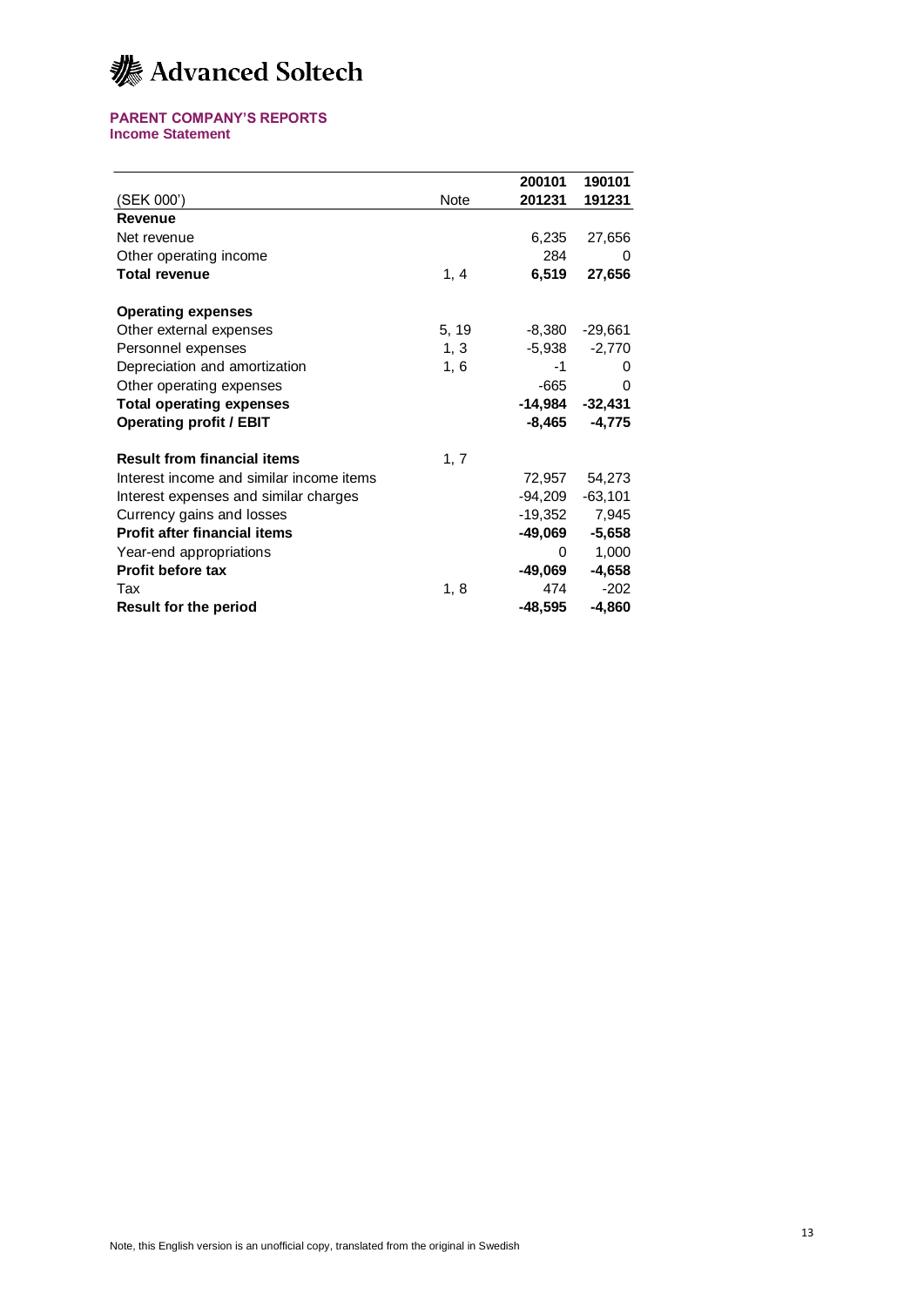

## **PARENT COMPANY'S REPORTS**

**Balance Sheet**

| (SEK 000')                                                              | Note         | 2020-12-31          | 2019-12-31          |
|-------------------------------------------------------------------------|--------------|---------------------|---------------------|
| <b>ASSETS</b>                                                           |              |                     |                     |
| <b>Fixed assets</b>                                                     |              |                     |                     |
| <b>Tangible fixed assets</b>                                            | 1, 2, 10, 18 |                     |                     |
| Equipment, tools and installations                                      |              | 22                  | 0                   |
| Total tangible fixed assets                                             |              | 22                  | 0                   |
| <b>Financial assets</b>                                                 |              |                     |                     |
| Shares in group companies                                               | 2, 11        | 461,922             | 388,097             |
| Receivables from group companies                                        | 1, 2, 20     | 726,365             | 655,987             |
| Total financial fixed assets                                            |              | 1,188,287           | 1,044,084           |
| <b>Total fixed assets</b>                                               |              | 1,188,309           | 1,044,084           |
| <b>Current assets</b>                                                   |              |                     |                     |
| Receivables                                                             |              |                     |                     |
| Receivables from group companies                                        |              | 34,610              | 7,890               |
| Tax receivable                                                          |              | 66                  | 0                   |
| Other receivables                                                       |              | 399                 | 4,766               |
| Prepaid expenses and accrued income                                     | 12           | 5,956               | 231                 |
| Total current receivables                                               |              | 41,031              | 12,887              |
| <b>Cash and bank balances</b>                                           |              |                     |                     |
| Cash and bank balances                                                  | 13           | 38,509              | 23,174              |
| Total cash and bank balances                                            |              | 38,509              | 23,174              |
| Total current assets                                                    |              | 79,540              | 36,061              |
| <b>TOTAL ASSETS</b>                                                     |              | 1,267,849           | 1,080,145           |
|                                                                         |              |                     |                     |
|                                                                         | Note         | 2020-12-31          | 2019-12-31          |
| <b>EQUITY AND LIABILITIES</b>                                           |              |                     |                     |
| <b>Equity</b>                                                           |              |                     |                     |
| Share capital                                                           | 21           | 4,316               | 500                 |
| Additional paid in capital                                              |              | 346,301             | 203,845             |
| Retained earnings                                                       |              | 2,829               | 7,689               |
| Profit (loss) for the year                                              |              | $-48,595$           | $-4,860$            |
| <b>Total equity</b>                                                     |              | 304,851             | 207,174             |
| Long-term liabilities                                                   |              |                     |                     |
| Liabilities to group companies                                          | 15           | 27,323              | 27,603              |
| Bond loan                                                               | 15, 16       | 908,887             | 821,452             |
| <b>Total long-term liabilities</b>                                      |              | 936,210             | 849,055             |
| <b>Current liabilities</b>                                              |              |                     |                     |
| Accounts payable                                                        |              | 620                 | 0                   |
| <b>Tax liabilities</b>                                                  |              | 0                   | 501                 |
| Other current liabilities                                               |              | 570                 | 171                 |
| Accrued expenses and prepaid income                                     |              |                     |                     |
|                                                                         | 14           | 25,598              | 23,244              |
| <b>Total current liabilities</b><br><b>TOTAL EQUITY AND LIABILITIES</b> |              | 26,788<br>1,267,849 | 23,916<br>1,080,145 |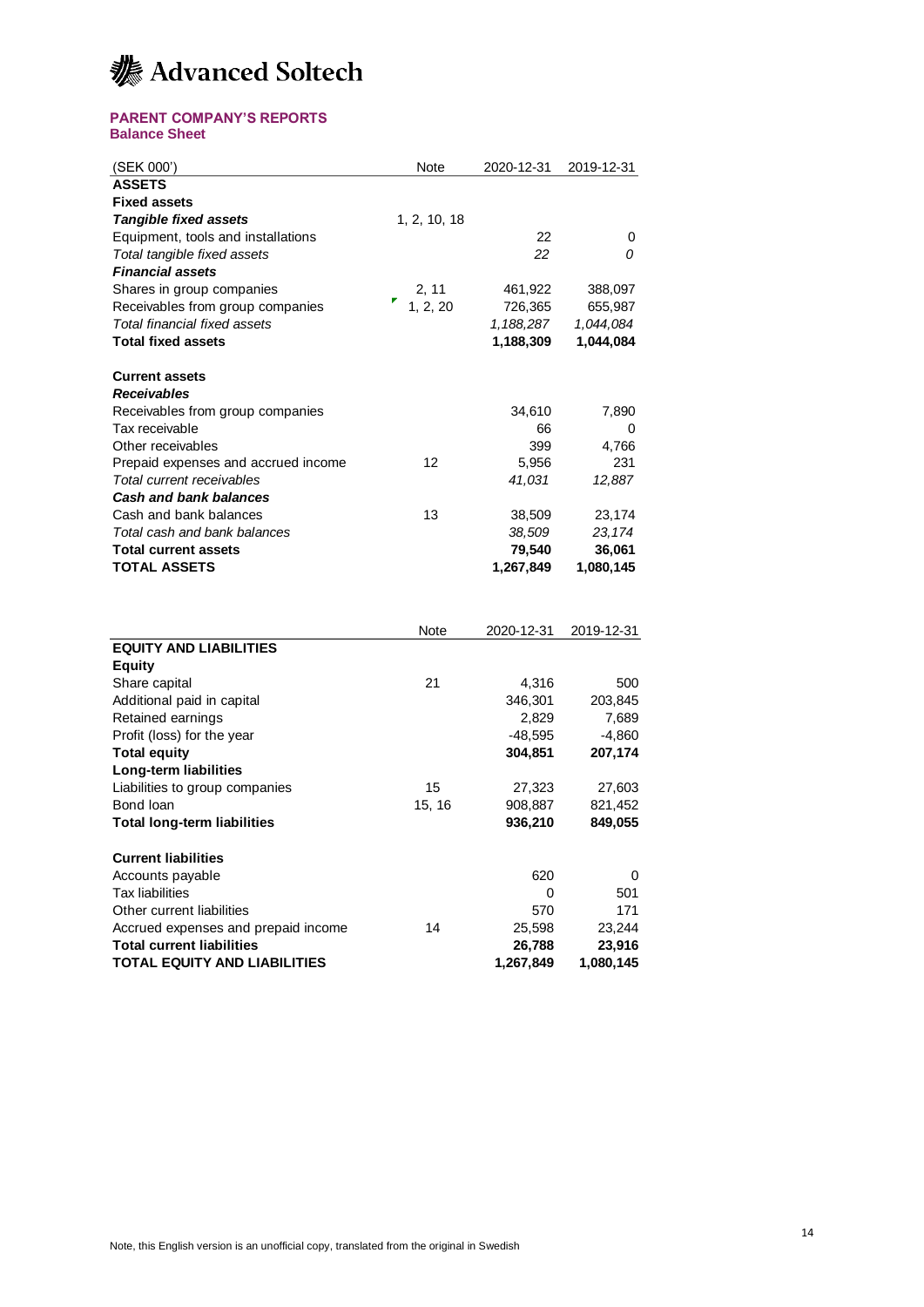## **k** Advanced Soltech

#### **PARENT COMPANY'S REPORTS Changes in equity**

(SEK 000')

|                        |         |          | Unregistered      | Share     | Result    |           |
|------------------------|---------|----------|-------------------|-----------|-----------|-----------|
|                        | Share   | Retained | new share premium |           | for the   | Total     |
| 200101-201231          | capital | earnings | issue             | fund      | period    | equity    |
| Opening balance        | 500     | 7.689    | 0                 | 203,845   | $-4,860$  | 207.174   |
| Disposition of results | 0       | $-4.860$ | 0                 | 0         | 4.860     |           |
| Rights issue           | 3,816   |          | 0                 | 154.073   | 0         | 157,889   |
| <b>Issue cost</b>      | 0       |          | 0                 | $-11.617$ | 0         | $-11.617$ |
| Result for the period  |         |          | 0                 | 0         | -48.595   | $-48.595$ |
| Closing balance        | 4.316   | 2.829    | 0                 | 346.301   | $-48.595$ | 304.851   |

|                        |         |          | Unregistered      | Share | Result   |          |
|------------------------|---------|----------|-------------------|-------|----------|----------|
|                        | Share   | Retained | new share premium |       | for the  | Total    |
| 190101-191231          | capital | earnings | issue             | fund  | period   | equity   |
| Opening balance        | 500     | 4.706    | 0                 | 0     | 2.984    | 8,190    |
| Disposition of results | 0       | 2,984    | 0                 | 0     | $-2.984$ |          |
| Rights issue           | 0       | 0        | 203.844           | 0     | 0        | 203.844  |
| Result for the period  |         | 0        | 0                 | 0     | -4.860   | $-4,860$ |
| Closing balance        | 500     | 7.690    | 203.844           | 0     | $-4.860$ | 207.174  |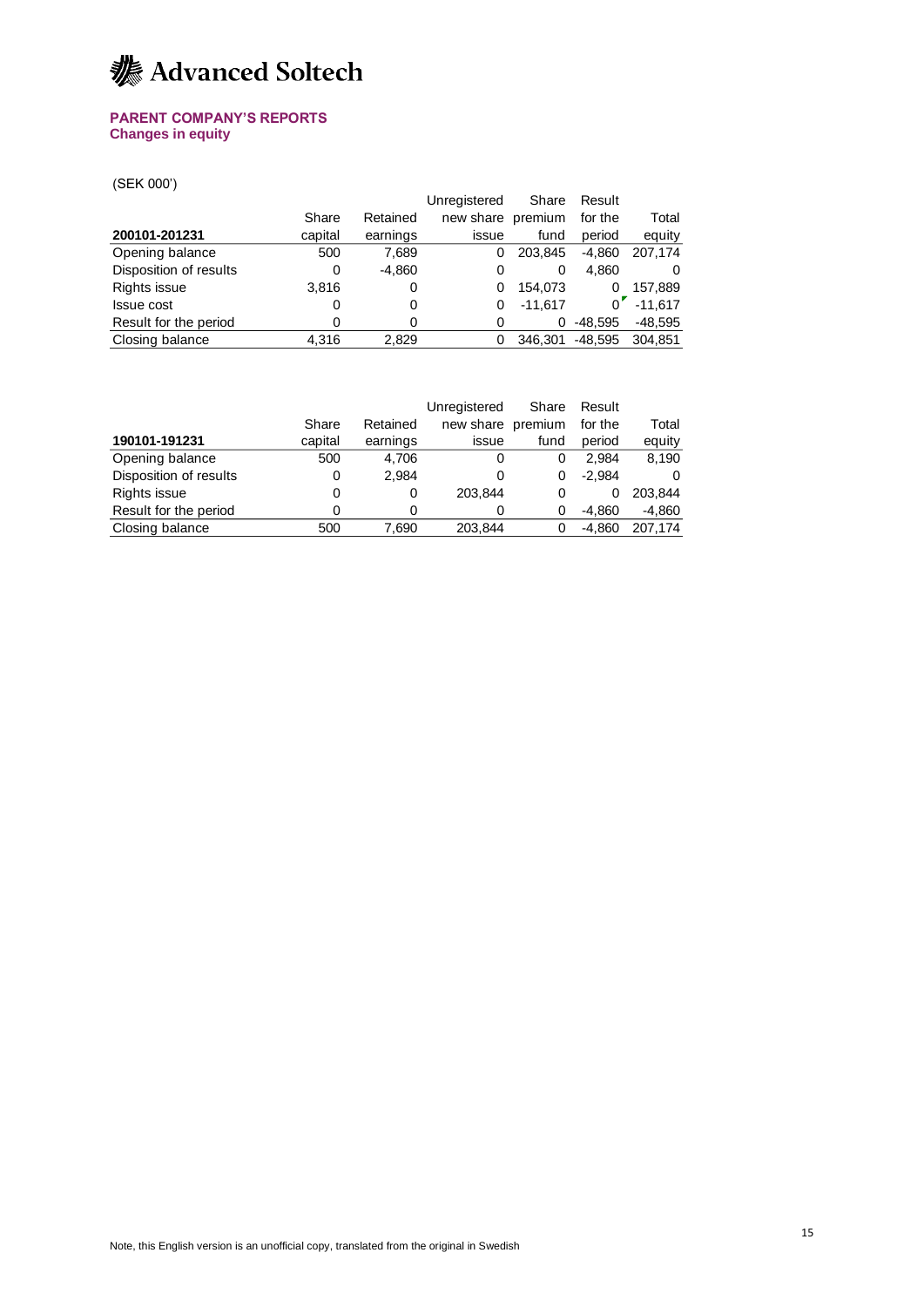

#### **Note 1. Accounting and valuation principles**

#### **General accounting principles**

The annual report and group accounting have been prepared in accordance with the Swedish Annual Accounts Act (1995:1554) and the Swedish Accounting Standards Board's general guidelines BFNAR 2012:1 Annual Report and Consolidated Financial Statements ("K3"). The Financial Statements are stated in thousands of kronor (kSEK) unless otherwise stated. Rounding errors may occur. The parent company's accounting currency is Swedish kronor, which also constitutes the accounting currency for the group.

Assets are divided into current assets and fixed assets. An asset is considered a current asset if it is expected to be realized within twelve months from the balance sheet date or within the company's business cycle. With business cycle refers to the time from the start of production until the company receives payment for delivered services or goods. The group's business cycle is estimated to be less than one year. If an asset does not meet the requirement for a current asset it is classified as a fixed asset. Offsetting of receivables and liabilities has not been made.

Liabilities are divided into current and non-current liabilities. Liabilities that are due within twelve months from the balance sheet date are reported as current liabilities. Everything else constitutes long-term liabilities.

#### **The ASAB group**

Advanced Soltech Sweden AB (publ) "(ASAB") was formed on March 30, 2016 as a partly owned subsidiary of SolTech Energy Sweden AB and has historically been owned 51 percent by SolTech Energy Sweden AB and 49 percent by the company Advanced Solar Power Ltd ("ASP") through a Hong Kong-based subsidiary. ASAB's operations have historically consisted of issuing green bonds in Sweden to finance solar energy plants in China, which are administered by the China-based company Advanced SolTech Renewable Energy (Hangzhou) Co. Ltd ("ASRE"), which was historically owned 51 percent by SolTech Energy Sweden AB through a Dutch subsidiary and 49 percent by ASP.

SolTech Energy Sweden AB and the China-based company Advanced Solar Power Ltd's respective decision to withdraw from it jointly owned and controlled group of companies distinguish a group with Advanced Soltech Sweden AB (publ) as parent company. This was done by ASAB acquiring the remaining shares of up to 100 percent on September 29, 2019 in the sister company ASRE from the previous shareholders, through which ASAB became the new parent company in the ASAB Group. In addition to this, the Chinese ownership in ASAB will be transferred to direct ownership by Advanced Solar Power Ltd, without an intermediate Hong Kong-based company as it has historically done. Transferred remuneration for the shares in ASRE consists of promissory notes settled with shares in ASAB and does not change the ownership of ASAB between SolTech Energy Sweden AB and Advanced Solar Power Ltd.

#### *The same decisive influence ("Common control")*

The annual report has been prepared based on the previously reported values from the group taken over by ASAB. A prerequisite for preparing the financial reports is that both ASAB and ASRE have historically been within so-called Common control. Companies in the ASAB group, which are included in the annual report, are all under the same controlling influence as the companies have either been directly or indirectly wholly owned by the owners and under the same controlling influence. Thus, the restructuring is a reorganization under the same controlling influence, which is why the annual report has been prepared as if the owners had made a joint establishment of ASAB.

Until 31 December 2019, ASAB has historically not prepared consolidated accounts, but this has been handled by SolTech Energy Sweden AB. The annual report has been compiled based on the previously reported values for the group taken over by ASAB.

#### **Consolidated financial statements**

The Annual report cover the parent company ASAB and the companies over which the parent company directly or indirectly has a controlling influence. Controlling influence means a right to decide on another company's financial and operational strategies in order to obtain economic benefits. In assessing whether a controlling influence exists, consideration shall be given to holdings of financial instruments with potential voting rights and which can be, without delay, utilised or converted into financial instruments with voting rights. Consideration shall also be taken of whether the company through an agent has the possibility to control the business.

Controlling influence normally exists when the parent company directly or indirectly holds shares that represent more than 50 percent of the votes. A subsidiary's income and expenses are included in the consolidated financial statements from the time of the acquisition of the controlling influence until the time when the parent company no longer has a controlling influence over the subsidiary.

All intra-group transactions, balances and unrealised gains and losses attributable to intra-group transactions have been eliminated in the preparation of the Annual report. The Group's earnings and components in equity are attributable to the parent company's owners and minority interests. Minority interests are reported separately in equity in the consolidated balance sheet and in direct connection with the item "Profit for the year" in the consolidated income statement. If consolidated equity regarding the subsidiary is negative, the minority interest in the subsidiary is reported as a claim on the minority, a negative item within equity, only if the minority has a binding obligation to cover the capital deficit and is able to fulfill the obligation.

#### **The parent company's accounting and valuation principles**

The Parent Company's and the Group's accounting principles are consistent with the exception of the reporting of untaxed reserves and year-end appropriations.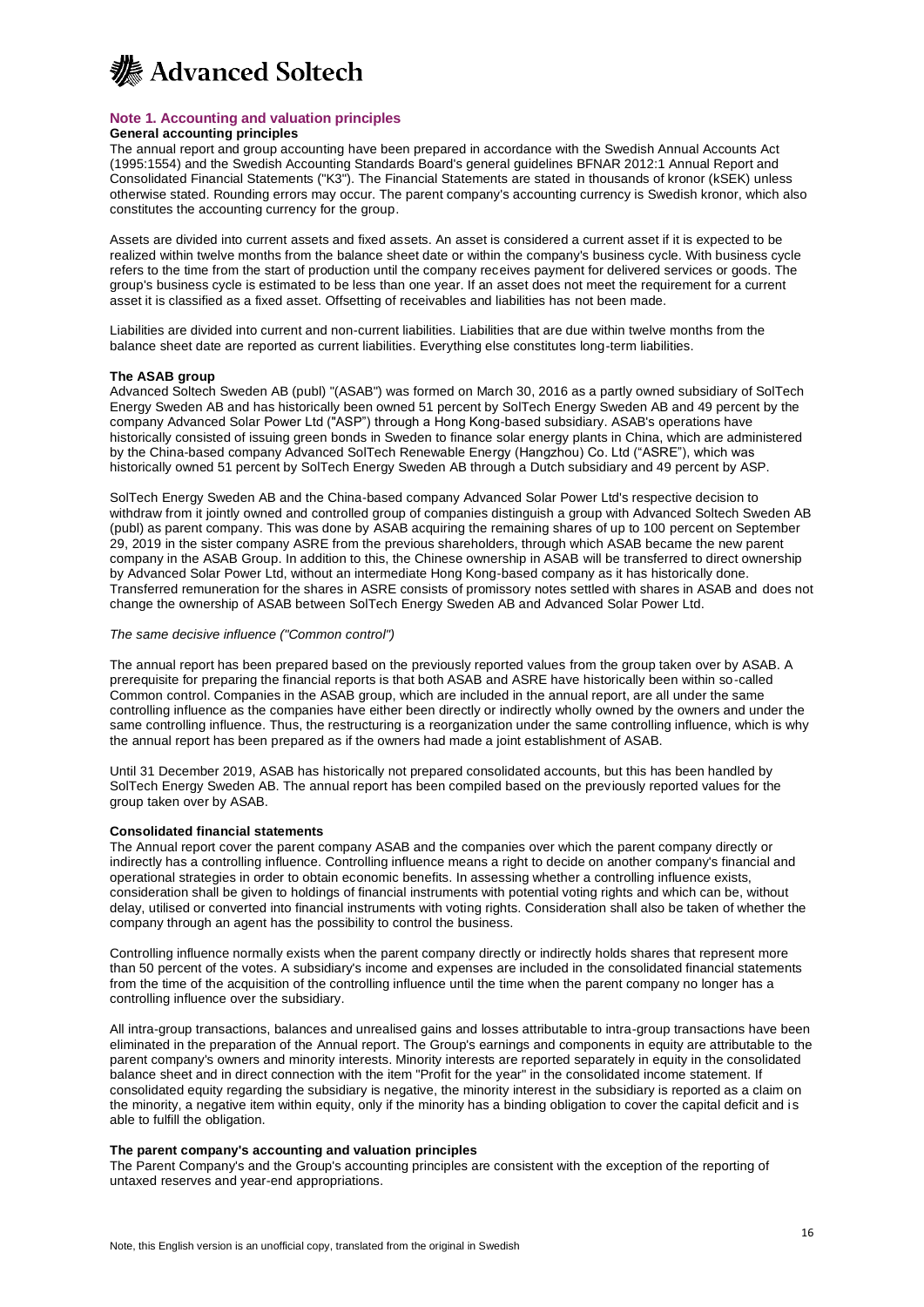

#### **Business acquisitions**

Business acquisitions are reported in accordance with acquisition accounting. The purchase price for the business is measured at fair value at the time of acquisition, which is calculated as the total of the fair values at the time of acquisition for paid assets, incurred or assumed liabilities and issued equity instruments and expenses that are directly attributable to the business acquisition. An example of expenses is transaction costs. The purchase price includes a contingent purchase price, provided that at the time of the acquisition, it is probable that the purchase price will be adjusted at a later date and that the amount can be estimated in a reliable manner. The acquisition value of the acquired unit is adjusted on the balance sheet date and when the final purchase price is determined, however not later than one year after the acquisition date.

The combined financial statements have been prepared in accordance with acquisition accounting. The time of acquisition is the time when the controlling influence is obtained. Identifiable assets and liabilities are initially valued at fair values at the time of acquisition. Goodwill consists of the difference between the acquired identifiable net assets at the time of acquisition and the acquisition value, including the value of the minority interest, and is initially valued at acquisition value. When acquiring less than all shares in the acquired entity, the value of the minority's share is added to the acquisition value. At the time of acquisition, goodwill is reported at acquisition value and after the first accounting after the acquisition, it is valued as acquisition value after deductions for depreciation and any write-downs.

Other intangible assets refer to acquired customer contact. These intangible assets are amortized in accordance with the remaining maturity of the underlying contract.

#### **Foreign currency**

Receivables and liabilities in foreign currency are translated into Swedish kronor at the exchange rate on the balance sheet date. Income and expenses in a foreign operation are translated into Swedish kronor at an average exchange rate that approximates the exchange rates at the time of the respective transaction. Exchange rate differences that arise from currency translation of foreign operations are reported as equity. Gains and losses on receivables and liabilities of an operating nature are reported net among other operating income or other operating expenses. Gains and losses on receivables and liabilities of a financial nature are reported under "Profit from financial investments" as exchange rate differences. Currency hedging has not been applied.

#### **Income**

#### *Sale of solar energy*

Revenues from solar energy are calculated on the basis of produced watts and are reported after deductions for VAT and any discounts.

#### *Grants and subsidies*

ASRE receives various forms of grants from Chinese authorities, so-called subsidies (state, regional and local subsidies), from the production of electricity. Grants are received per watt produced and are reported as income of the period in which the production of electricity takes place. This income is reported as other operating income, which also includes other items.

#### **Remuneration to employees**

Short-term remuneration in the group consists of salary, social security contributions, paid vacation, paid sick leave, medical care and, where applicable, bonuses. Short-term remuneration is reported as an expense and a liability when there is a legal or informal obligation to pay such remuneration.

In ASAB, there are individual, defined contribution pension payments. In defined contribution plans, the company pays fixed fees to another company and has no legal or informal obligation to pay anything additional after termination of employment. The group's earnings are charged for costs as the employees' pensionable services are performed. There is no pension plan in the Chinese operation.

#### **Income tax**

#### *Current tax*

Current tax is calculated on the taxable income for the period. Taxable income differs from what is reported as result in the income statement as it has been adjusted for non-taxable income and non-deductible expenses and for income and expenses that are taxable or deductible in other periods. The Group's current tax liability is calculated according to the tax rates that apply as of the balance sheet date. The state income tax for Swedish legal persons who are their own tax subjects regarding income tax is 21.4 percent, for 2019 and 2020, of the taxable profit before tax. For 2018, the income tax was 22.0 percent. For legal entities in China, the corresponding tax rate is 25.0 percent, however, with the following reductions of the tax rate:

- 100 percent reduction during the company's first three financial years,
- 50 percent reduction during the company's next three financial years.

#### *Deferred tax*

Deferred tax is reported in liabilities in the Financial Statements and the tax value used in calculating taxable income. Deferred tax is reported according to the so-called balance sheet method. Deferred tax liabilities are reported for essentially all taxable temporary differences, and deferred tax liabilities are reported in principle for all deductible temporary differences to the extent that it is probable that the amounts can be utilized against future taxable surpluses.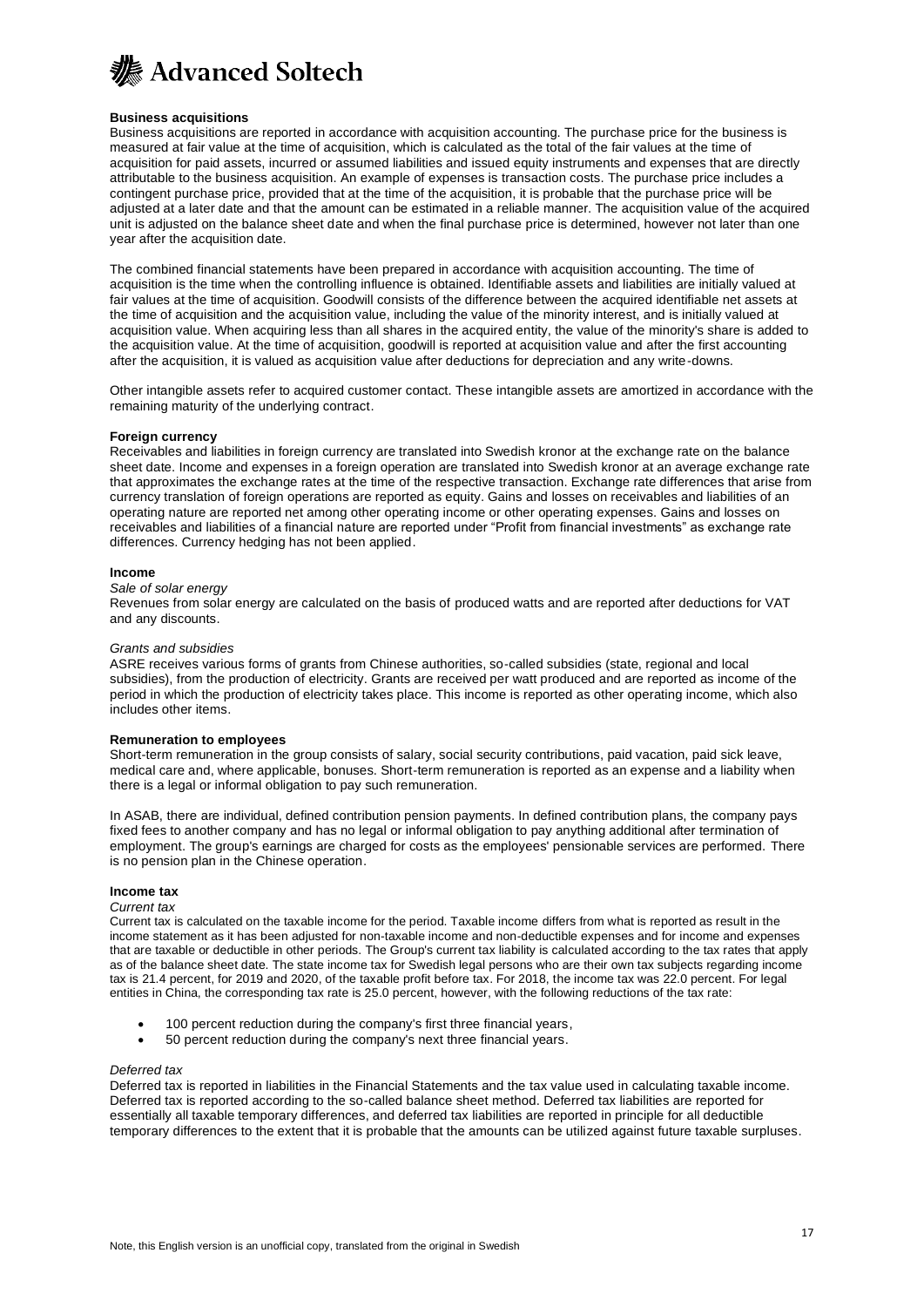

#### **Intangible fixed assets**

Intangible fixed assets are reported at acquisition value less accumulated depreciation and any amortization. Amortization is made on a straight-line basis over the estimated useful life. Other intangible assets refer to acquired customer contracts. These intangible assets are amortized in accordance with the remaining maturity of the underlying contract. Amortization of intangible assets is reported in the consolidated income statement within the item "Depreciation and amortization".

The following amortization period is applied:

• Customer contracts 20 years

#### **Tangible fixed assets**

Tangible fixed assets are reported at acquisition value reduced with accumulated depreciation and write-downs. The acquisition value consists of the purchase price, expenses that are directly attributable to the acquisition to bring it into place and in condition to be used, as well as estimated expenses for dismantling and removal of the asset and restoration of the place where it is located. Additional expenses are only included in the asset or are reported as a separate asset, when it is probable that future economic benefits associated with the item will accrue to the Group and that the acquisition value for it can be measured reliably. All other costs for repairs and maintenance as well as additional expenses are reported in the income statement in the period in which they arise.

The following depreciation periods are applied:

- Motor vehicles 4-5 years
- Solar PV installations 20-25 years
- Other fixed assets 3-5 years

#### **Financial fixed assets**

Financial fixed assets consist of shares in subsidiaries, VAT receivables in the Chinese operation and deferred tax assets.

- Shares in subsidiaries are reported at acquisition value after deductions for any amortization. The acquisition value includes the purchase price paid for the shares as well as acquisition costs and estimated, not determined additional purchase price.
- The Chinese companies have a VAT receivable, which has mostly arisen when investment in solar panels has been made during the installation of each customer project. This VAT receivable is settled on an ongoing basis as the Company offsets the VAT receivable against outgoing VAT incurred when invoicing electricity to the customer.
- Deferred tax assets are calculated annually and consist for the most part of loss carried forward in the Chinese operation.

#### **Financial instruments**

Financial instruments are reported in accordance with the rules in K3, Chapter 11, which means that valuation takes place in accordance with the acquisition value. Financial instruments reported in the balance sheet include securities, accounts receivable and other receivables, accounts payable and liabilities. The instruments are reported in the balance sheet when ASAB becomes a party to the instrument's contractual terms.

Financial assets are removed from the balance sheet when the right to receive cash flows from the instrument has expired or transferred and the group has transferred virtually all risks and benefits associated with ownership. Financial liabilities are removed from the balance sheet when the obligations have been settled or otherwise ceased. Costs for raising bond debt is accrued over the term of the loan.

#### **Leasing**

A financial leasing agreement is an agreement according to which the financial risks and benefits associated with the ownership of an asset are essentially transferred from the lessor to the lessee. Other leasing agreements are classified as operating leasing agreements. Leasing fees for operational leasing agreements are expensed on a straight-line basis over the leasing period, unless another systematic way better reflects the user's financial benefit over time.

#### **Cash flow analysis**

The cash flow analysis is prepared according to an indirect method. The reported cash flow only includes transactions such as entailed inflows or outflows. In addition to cash, the company classifies available balances with banks and other credit institutions as cash and cash equivalents.

#### **Provisions**

Provisions are reported when the group has an existing obligation (legal or informal) as a result of an event that has occurred, it is probable that an outflow of resources will be required to settle the obligation and a reliable estimate of the amount can be made. A provision is reviewed each balance sheet date and adjusted to reflect the best estimate of the amount required to settle the existing obligation on the balance sheet date, taking into account the risks and uncertainties associated with the obligation. When a provision is calculated by estimating the payments that are expected to be required to settle the obligation, the carrying amount corresponds to the present value of these payments.

### **Definitions of key performance measures**

*Operating profit (EBIT)*

Earnings before interest and taxes. The measure is used since it provides an overview of the profitability of the operations.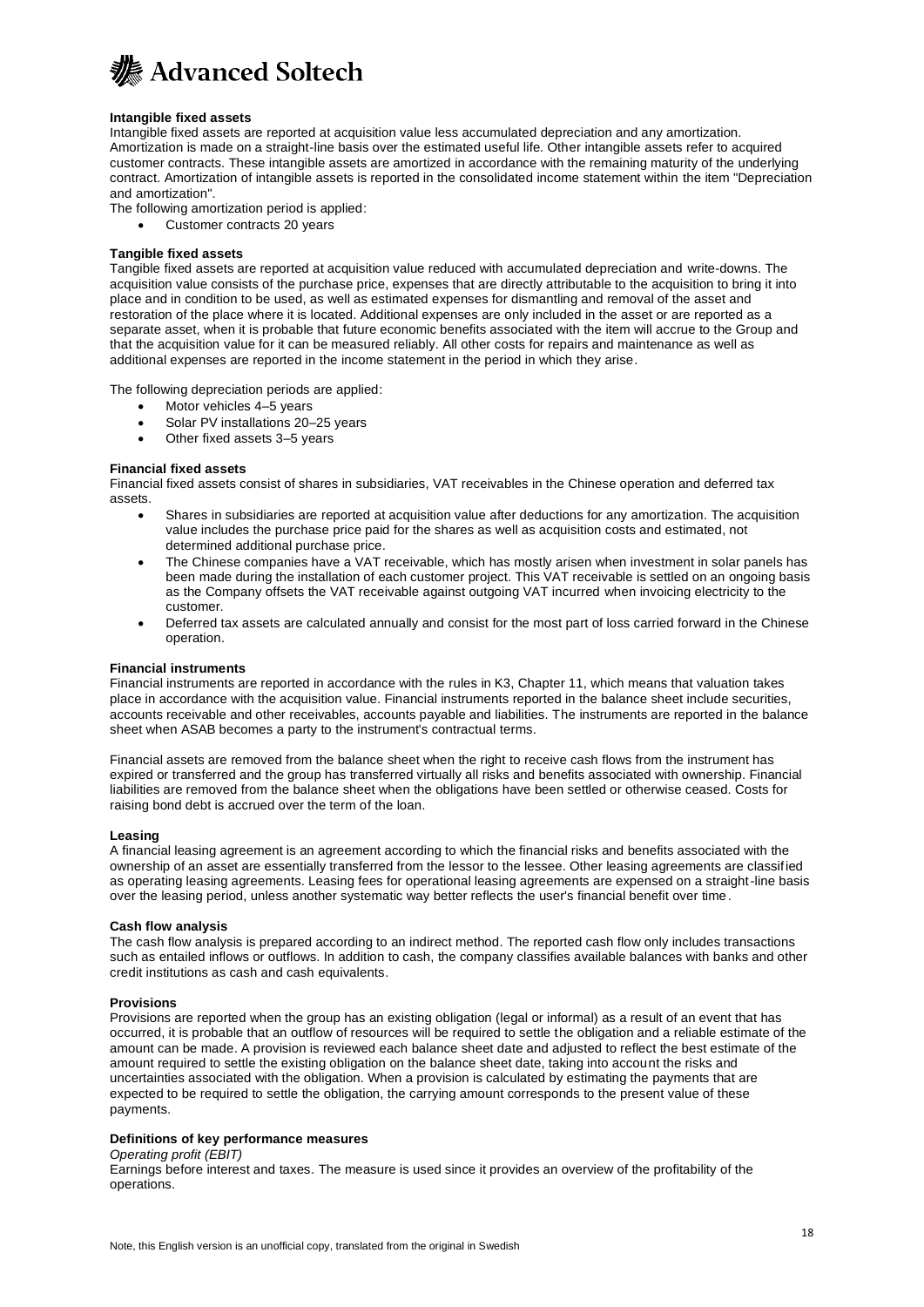

#### *EBIT margin*

Earnings before interest and taxes as a percentage of total revenue. The measure is used since it shows operational profitability over time.

#### *EBITDA*

Earnings before depreciation and amortization, financial items, and taxes. The measure is used since it provides an overview of the profitability of the operations before depreciation and amortization.

#### *EBITDA margin*

EBITDA as a percentage of total revenue. The measure is used since it shows operational profitability over time, regardless of financing, depreciation and amortization.

#### *Net revenue share of total revenue, %*

Net revenue as a share of total revenue. The measure is used since it helps to assess ASAB's reliance on electricity sales in relation to other operating income, notably subsidies.

#### *Interest-bearing debt*

The sum of current and non-current portion of bond debt, liabilities to credit institutions, liabilities to Group companies and other non-current interest-bearing debts. The measure is used since it shows ASAB's gross interest-bearing indebtedness.

#### *Equity ratio*

Equity divided by total assets. The measure is used since it helps to assess ASAB's financial stability.

#### *Interest expense*

Interest expense and similar charges less amortization of capitalized borrowing costs, taxes relating to intra-group interest payments and withholding tax on interest payments from China. The measure is used since it enables assessment of whether ASAB can fulfil the commitments under its debt agreements.

#### *Installed capacity, MW*

Maximum amount of electric energy output that all operational solar PV plants in ASAB's portfolio can produce, expressed in megawatts. The measure is used since it helps to assess ASAB's earnings capacity.

#### *Electricity produced, kWh millions*

Electric energy generated by all operational solar PV plants in ASAB's portfolio and sold to customers over the period, expressed in millions of kilowatt hours. The measure is used because it allows for comparison of sold volumes over time, as ASAB's customers are invoiced per kWh of electricity used.

#### *Signed agreements, MW*

Planned installed capacity of all signed contracts in ASAB's project pipeline. The measure is used since it helps to assess ASAB's future earnings capacity and required investments from its near-term project pipeline.

#### *Average remaining contract length, years*

Average remaining contract length for Rooftop Agreements across all of ASAB's installed solar PV installations. The measure is used since it helps assess the remaining contract value in ASAB's portfolio of solar PV installations.

#### **Note 2. Estimates and assessments**

Estimates and assessments are evaluated on an ongoing basis and are based on historical experience and other factors, including expectations of future events that are considered reasonable under current circumstances. The estimates for accounting purposes that result from these, will by definition rarely correspond to the actual result. The estimates and assumptions that entail a significant risk of significant adjustments in the reported values of assets and liabilities in the coming years are dealt with in outline below.

#### **Intangible fixed assets**

The Group reports intangible assets that consist of customer contracts in the Group's operation in China. An examination of whether there is a need for impairment is made when there is an indication. If such an indication exists and the decline is assessed to be permanent, the need for impairment is determined after calculation of the asset's recoverable amount, which consists of the higher of the value in use and fair value. Impairment is made if the recoverable amount is less than the carrying amount. The value in use is calculated as the present value of future payments that the Company is expected to take advantage of by using the asset. No impairment losses have been identified.

#### **Tangible fixed assets**

Solar power plants are reported at acquisition value reduced with accumulated depreciation and write-downs. The Company's applied depreciation period is based on the Company's assessment of the life of the products, and that the depreciation period correlates with the life of the customer contracts. An examination of whether there is a need for impairment is made when there is an indication. Impairment is reported in cases where the value of the facility exceeds the value of the existing underlying contract. No impairment losses have been identified.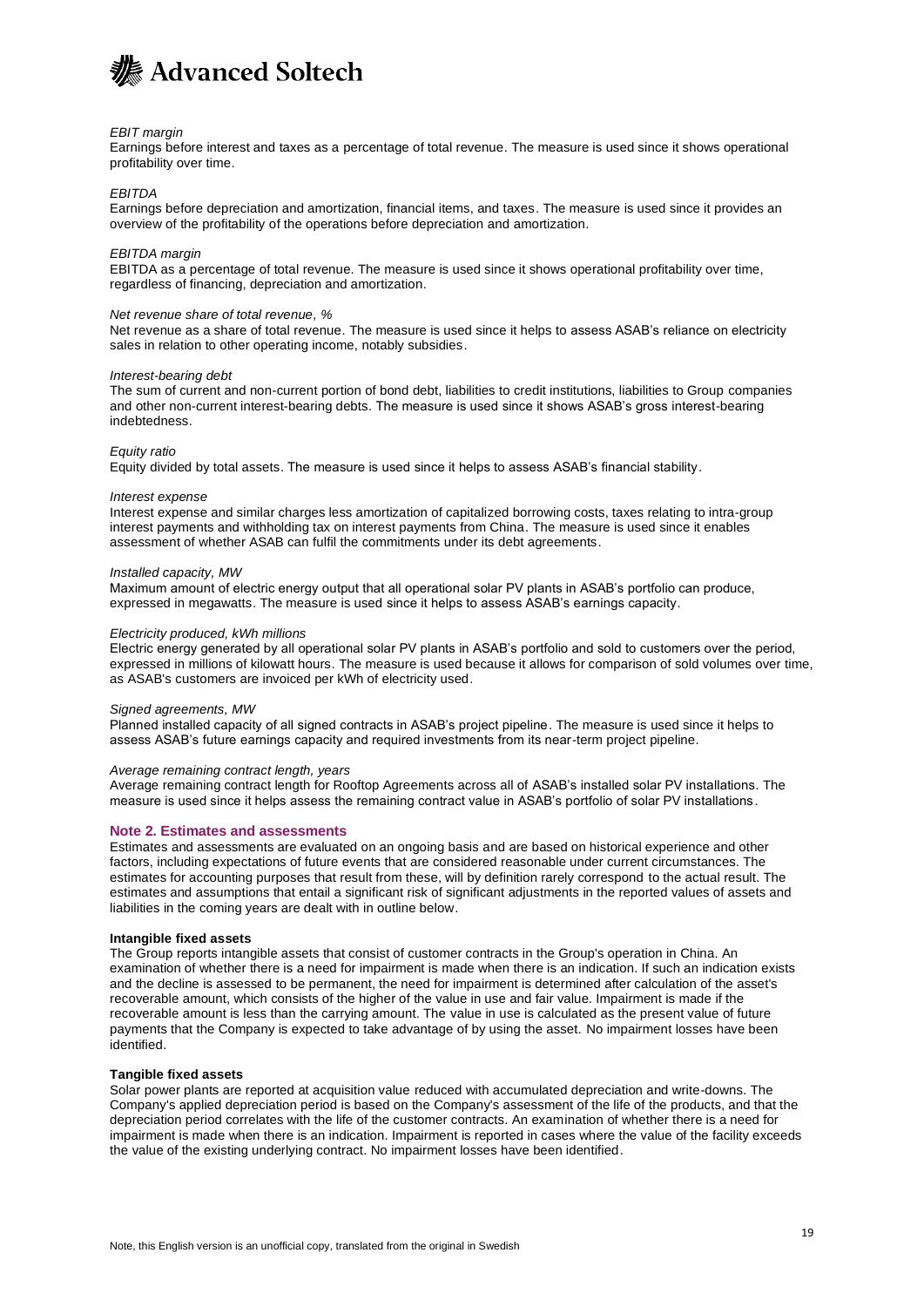

#### **Financial fixed assets**

At each balance sheet date, the company assesses whether there is any indication of impairment in any of the group's financial fixed assets. If such an indication exists and the decline is assessed to be permanent, the need for impairment is determined after calculation of the asset's recoverable amount, which consists of the higher of the value in use and fair value. Impairment is made if the recoverable amount is less than the carrying amount. The value in use is calculated as the present value of future payments that the Company is expected to take advantage of by utilizing the asset. *Shares in subsidiaries*

The group makes an annual forecast for future discounted cash flows regarding operations in China, in order to assess any need for impairment. No impairment requirements have been identified.

*VAT Receivable*

The Chinese companies have a VAT receivable, accounted to 104.1 MSEK at the end of the financial year, which has mostly arisen when investment in solar panels has been made when installing customer projects. In Chinese tax legislation, VAT surpluses from the Company are not paid out, but set-off can be made against outgoing VAT when invoicing electricity to the customer. There is no time limit regarding set-off of VAT. An examination of whether there is a need for impairment is made when there is an indication. No impairment losses have been identified.

#### **Deferred tax**

#### *Deferred tax assets*

In the Chinese part of the business, there is a reported deferred tax asset regarding deficits and allowance for doubtful accounts receivable. Regarding the loss carried forward, this only applies to the Chinese subsidiaries and is expected to be utilized against accumulated profits over the next five years. Deficit deductions in China are forfeited five years after their occurrence. Regarding allowance for doubtful accounts receivable, the company estimates that these accounts receivable will be settled by customers within the next calendar year. *Deferred tax liability*

In the Chinese part of the business, deferred tax liabilities are reported regarding tax overwriting of tangible fixed assets.

#### **Accounts receivable**

The Group has an accounts receivable, accounted to 23.5 MSEK at the of the financial year, when selling electricity to Chinese customers. The Group makes an ongoing assessment of accounts receivable and this may result in a provision for bad debts. The Company's assessment is that the Company's customers are financially healthy and that payment of outstanding accounts receivable will take place, however with some delay due to external factors, such as Covid-19. At the end of the financial year, the provision for bad debts accounted to 0.5 MSEK.

#### **Note 3. Employees**

#### **Remuneration to executive management**

Proposals for remuneration to the CEO and senior executives are submitted by the remuneration committee to the board, which is the decision-making body regarding remuneration and other terms of employment for the CEO.

Frederic Telander has been the CEO until 23 June 2020 and has received remuneration of kSEK 704 plus a variable part of KSEK 95. In addition to salary and, where applicable, variable salary, the CEO has received a pension provision of 30% of the fixed gross salary. Frederic Telander is not entitled to severance pay.

The CEO, Max Metelius, has been the CEO from 23 June 2020 and has received remuneration of kSEK 700 plus a variable part of kSEK 103. In addition to salary and, where applicable, variable salary, the CEO receives a pension provision of 30% of the fixed gross salary. Max Metelius has a notice period of 6 months in the event of termination by Max Metelius and 12 months in the event of termination by the company. Max Metelius is not entitled to severance pay.

The CFO, Lars Höst, has in 2020 received remuneration of KSEK 422 plus a variable part of kSEK 153. In addition to salary and, where applicable, variable salary, Lars Höst receives a pension provision of 20% of the fixed gross salary. The CFO has a notice period of 6 months in the event of termination by Lars Höst and 6 months in the event of termination by the company. Lars Höst is not entitled to severance pay.

Gang Bao, employed since 2015 as Head of Sales & Operations and since October 2020 as CEO of the Company's Chinese subsidiaries, has in 2020 received remuneration of kSEK 520 plus a variable part of kSEK 162. No pension is paid. Gang Bao has a notice period of 1 month in the event of termination by Gang Bao and 6 months in the event of termination by the company. Gang Bao is not entitled to severance pay.

#### **Remuneration to the board of directors**

The board's remuneration is resolved by the annual general meeting. Remuneration to the chairman of the board amounts to kSEK 300 per year and kSEK 150 for each of the other board members. A board member who has been paid by the company due to employment shall not, however, receive board remuneration, either in the parent company or another company within the Group.

Working chairman of the board, Frederic Telander received remuneration of kSEK 764 during the period in 2020 during which he was chairman, plus a variable part of kSEK 103. In addition to salary and, where applicable, variable salary, the chairman receives a pension provision of 30% of the fixed gross salary. Frederic Telander has a notice period of 6 months in the event of termination by Frederic Telander and 12 months in the event of termination by the company. Frederic Telander is not entitled to severance pay.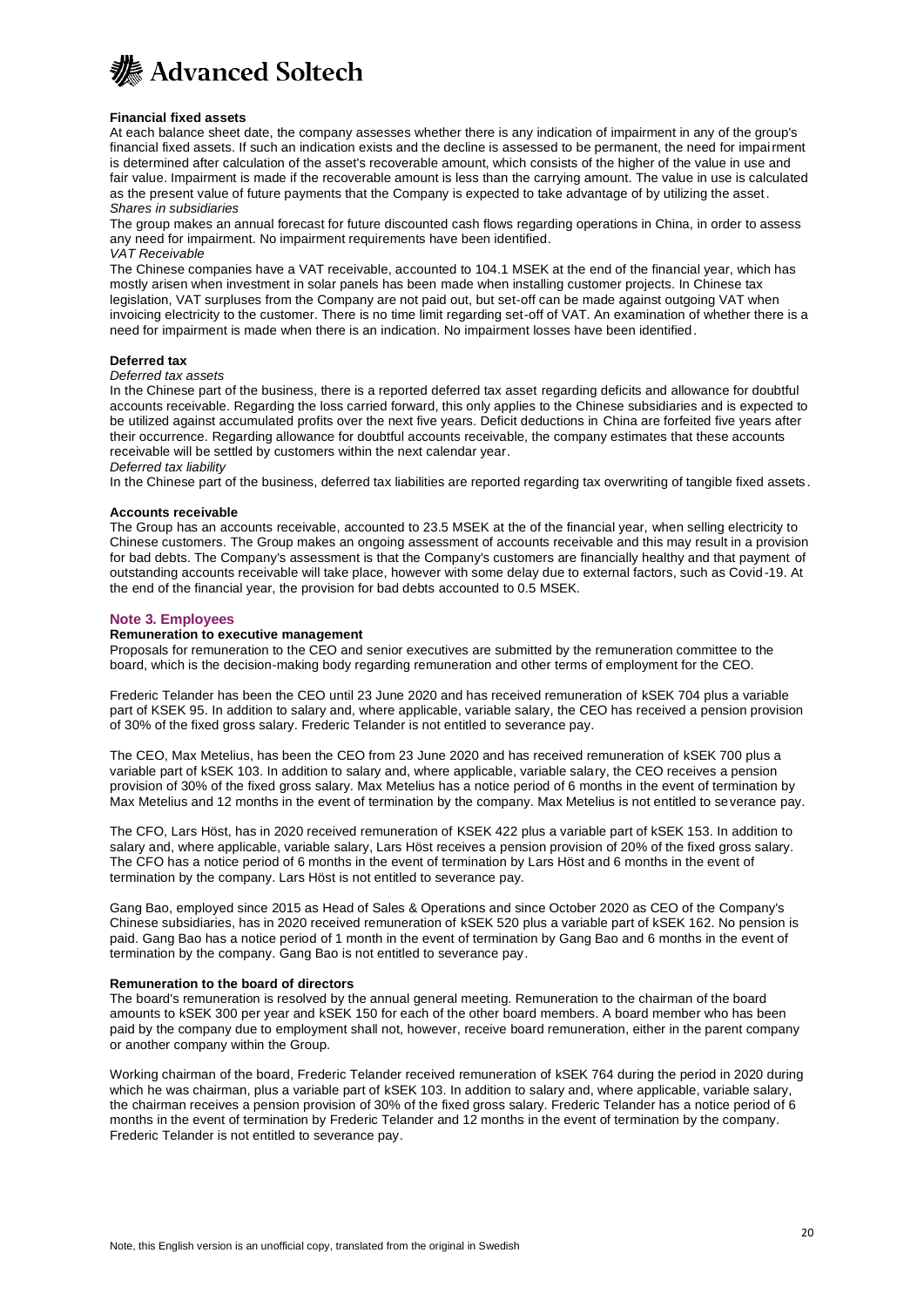

|                                                           | Group |       |                                                  |       |
|-----------------------------------------------------------|-------|-------|--------------------------------------------------|-------|
| Average number of employees                               | 2020  | 2019  | 2020                                             | 2019  |
| Men                                                       | 8     | 9     | 2                                                | 2     |
| Women                                                     | 5     | 4     | 0                                                | 0     |
|                                                           | 13    | 13    | $\overline{2}$                                   | 2     |
| Average number of employees                               | 2020  | 2019  | 2020                                             | 2019  |
| China                                                     | 11    | 11    | 0                                                | 0     |
| Sweden                                                    | 2     | 2     | 2<br>2<br>2020<br>3,387<br>2,330<br>750<br>5,716 | 2     |
|                                                           | 13    | 13    |                                                  | 2     |
| Salaries, other benefits and social security contribution | 2020  | 2019  |                                                  | 2019  |
| Salaries and other remuneration                           | 5,894 | 3,246 |                                                  | 1,618 |
| Social security contribution                              | 2.487 | 1.287 |                                                  | 1,152 |
| Social security contribution, whereof pensions costs      | 750   | 422   | Parent company                                   | 447   |
|                                                           | 8,381 | 4,533 |                                                  | 2.770 |

|                                              | 2020         |                            | 2019         |                            |
|----------------------------------------------|--------------|----------------------------|--------------|----------------------------|
|                                              | Salaries and |                            | Salaries and |                            |
|                                              | other        |                            | other        |                            |
| Remuneration to executive management - Group |              | remuneration Pension costs |              | remuneration Pension costs |
| Frederic Telander, chairman of the board     | 764          | 198                        |              |                            |
| Whereof variable remuneration                | 103          |                            |              |                            |
| Frederic Telander, CEO                       | 704          | 183                        | 1,213        | 390                        |
| Whereof variable remuneration                | 95           |                            |              |                            |
| Max Metelius, CEO                            | 700          | 204                        |              |                            |
| Whereof variable remuneration                | 103          |                            |              | Ω                          |
| Patrick de Myunck, boardmember               | 103          |                            |              | 0                          |
| Vivianne Holm, boardmember                   | 103          |                            |              | 0                          |
| Other executive management                   | 1,902        | 165                        | 945          | 32                         |
| Whereof variable remuneration                | 410          |                            | Ω            |                            |
|                                              | 4.986        | 750                        | 2,158        | 422                        |

|                                                      | 2020         |                            | 2019         |                            |
|------------------------------------------------------|--------------|----------------------------|--------------|----------------------------|
|                                                      | Salaries and |                            | Salaries and |                            |
| Remuneration to executive management - <b>Parent</b> | other        |                            | other        |                            |
| company                                              |              | remuneration Pension costs |              | remuneration Pension costs |
| Frederic Telander, chairman of the board             | 764          | 198                        |              |                            |
| Whereof variable remuneration                        | 103          |                            |              |                            |
| Frederic Telander, CEO                               | 704          | 183                        | 1.213        | 390                        |
| Whereof variable remuneration                        | 95           |                            | n            |                            |
| Max Metelius, CEO                                    | 700          | 204                        |              |                            |
| Whereof variable remuneration                        | 103          |                            |              |                            |
| Patrick de Myunck, boardmember                       | 103          |                            |              |                            |
| Vivianne Holm, boardmember                           | 103          |                            |              |                            |
| Other executive management                           | 1,219        | 165                        | 320          | 32                         |
| Whereof variable remuneration                        | 248          |                            | 0            |                            |
|                                                      | 4.141        | 750                        | 1,533        | 422                        |

Variable remuneration for 2020 is calculated and accrued, but not definitively determined.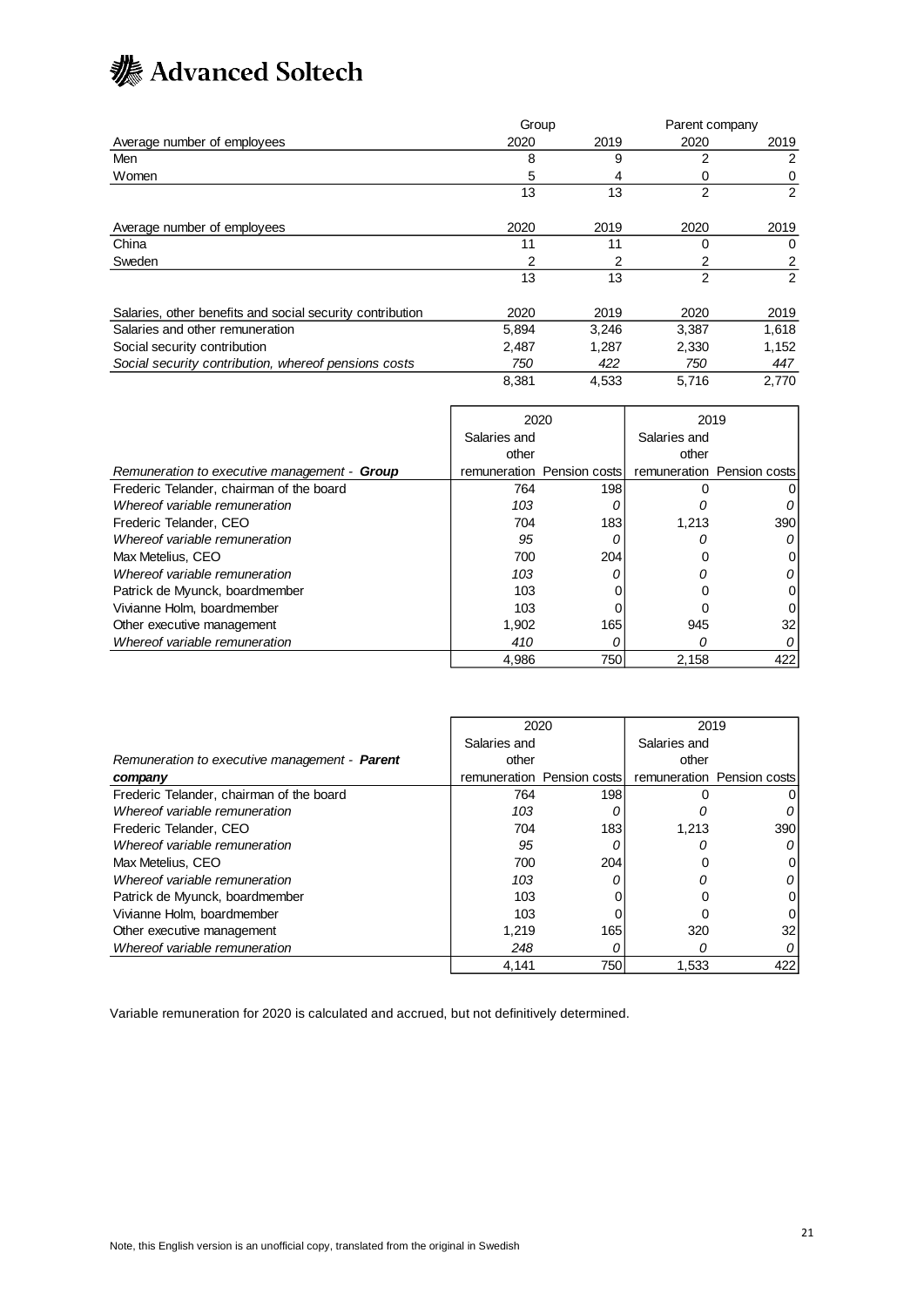

### **Note 4. Revenue distribution by business area and geographic markets**

|                                               | Group  |        | Parent company |          |
|-----------------------------------------------|--------|--------|----------------|----------|
| Net revenue distributed by business area      | 2020   | 2019   | 2020           | 2019     |
| Solar energy products                         | 86,401 | 60,477 | 0              | $\Omega$ |
| Bond cost fee                                 |        | 0      | 5,484          | 26,170   |
| Service fee                                   | 0      | Ω      | 751            | 1,486    |
|                                               | 86,401 | 60,477 | 6,235          | 27,656   |
| Net revenue distributed by geographic markets |        |        |                |          |
| China                                         | 86,401 | 60,477 | 6,235          | 27,656   |
| Sweden                                        | 0      | 0      | 0              | 0        |
|                                               | 86,401 | 60,477 | 6,235          | 27,656   |
| Other operating income                        | 2020   | 2019   | 2020           | 2019     |
| Subsidies for green electricity               | 51,650 | 44,523 | 0              | $\Omega$ |
| Investment contribution                       | 131    |        |                | $\Omega$ |
| Exchange rate gains                           | 284    |        | 284            | ∩        |
| Other                                         | 328    | O      | 0              | 0        |
|                                               | 52,393 | 44.523 | 284            | 0        |

Other types of income: interest income is reported in accordance with the effective interest method.

## **Note 5. Remuneration to the auditors**

|                                                  | Group |       | Parent company |       |
|--------------------------------------------------|-------|-------|----------------|-------|
|                                                  | 2020  | 2019  | 2020           | 2019  |
| <b>PwC</b>                                       |       |       |                |       |
| Audit assignment                                 | 1.190 | 807   | 389            | 54    |
| Audit activities in addition to audit assignment | 334   | 521   | 334            | 521   |
| Other assignments                                | 1,247 | 439   | 1,243          | 439   |
| <b>Total PwC</b>                                 | 2.771 | 1.767 | 1.966          | 1.014 |
| Zhonghui                                         |       |       |                |       |
| Audit assignment                                 | 0     | 586   | 0              | 0     |
|                                                  | 2.771 | 2,353 | 1.966          | 1.014 |

## **Note 6. Depreciation and amortization**

|                                              | Group  |        | Parent company |      |
|----------------------------------------------|--------|--------|----------------|------|
| Depreciation and amortization by asset class | 2020   | 2019   | 2020           | 2019 |
| Other intangible fixed assets                | 2.006  | 1.921  |                |      |
| Other tangible fixed assets                  | 883    | 950    |                | 0    |
| Solar PV installations                       | 36.183 | 26.439 |                |      |
|                                              | 39,073 | 29,309 |                |      |

#### **Note 7. Result from financial investments**

|                                            | Group       |           | Parent company |           |
|--------------------------------------------|-------------|-----------|----------------|-----------|
|                                            | 2020        | 2019      | 2020           | 2019      |
| Interest income                            | 1,839       | 1,156     | 72,957         | 54,273    |
| Currency gains                             | 31,175      | 9,323     | 31,175         | 7,945     |
| Financial income                           | 33,014      | 10,479    | 104, 132       | 62,218    |
| Interest expenses                          | $-85,656$   | $-61,851$ | $-82,105$      | $-60,951$ |
| Amortize of capitalized borrowing expenses | $-22.945$   | $-12.926$ | $-12.105$      | $-2.150$  |
| Chinese tax and VAT                        | $-15,036$   | $-8,325$  | 0              | 0         |
| Currency losses                            | $-72,515$   | $-6,046$  | $-50,527$      | 0         |
| Financial expenses                         | -196, 152   | -89.148   | -144,737       | -63,101   |
| Total result from financial investments    | $-163, 138$ | -78.669   | $-40.605$      | $-883$    |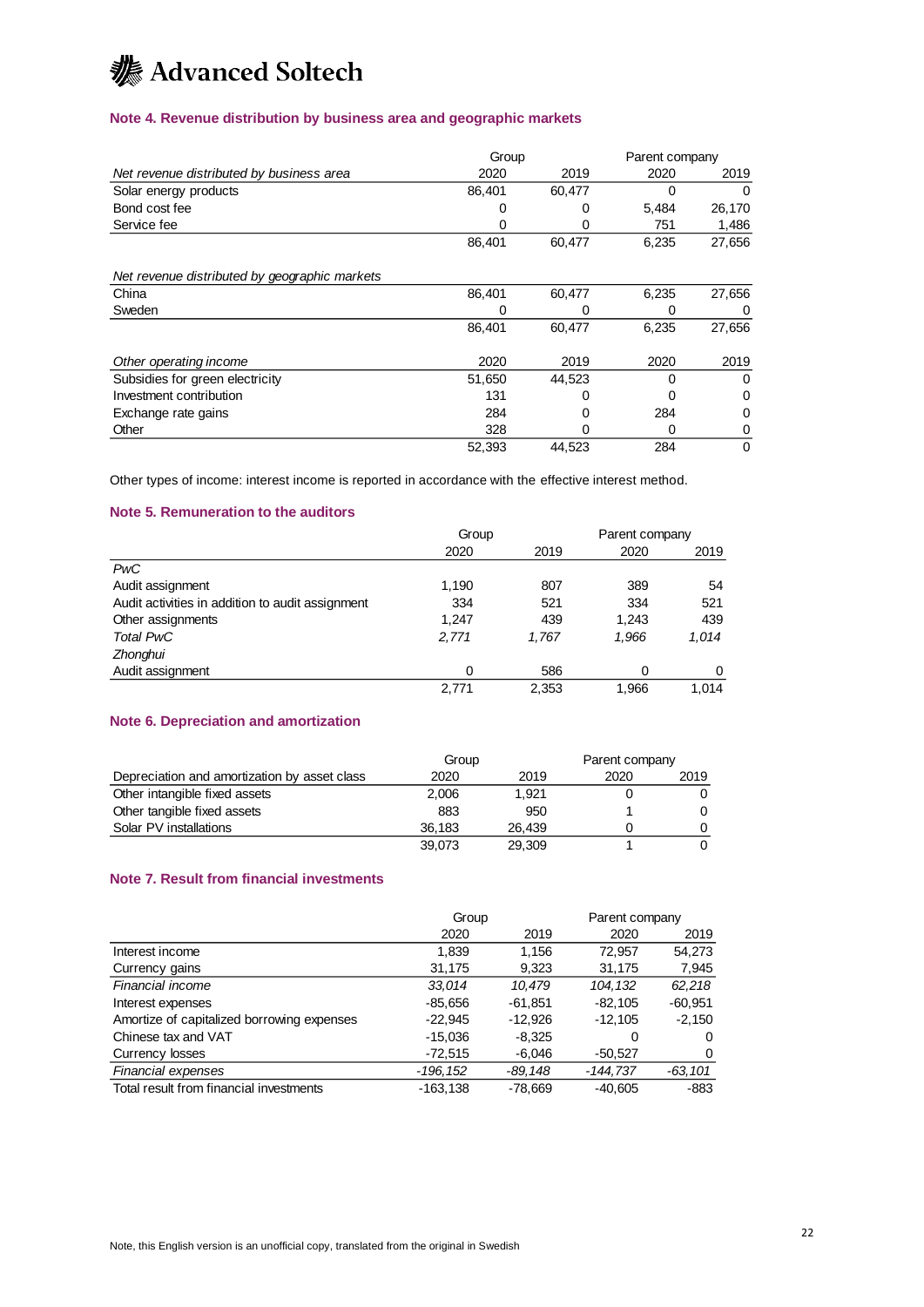## **k** Advanced Soltech

### **Note 8. Tax on profit for the year**

|                                              | Group     |           | Parent company |          |
|----------------------------------------------|-----------|-----------|----------------|----------|
|                                              | 2020      | 2019      | 2020           | 2019     |
| Current tax                                  | $-8,274$  | $-2,567$  | 474            | $-204$   |
| Deferred tax                                 | $-1,784$  | 6,411     | 0              | 0        |
|                                              | $-10.058$ | 3,844     | 474            | $\Omega$ |
|                                              | 2020      | 2019      | 2020           | 2019     |
| Earnings before tax                          | $-86,959$ | $-17.821$ | $-49,068$      | $-4,659$ |
| Tax calculated according to current tax rate | 19,729    | 4,445     | 10,501         | 997      |
| Tax effect of non-deductible expenses        | $-1,974$  | $-2,741$  | $-1,799$       | $-1,678$ |
| Tax effect of non-taxable income             | 0         | 3,083     | 0              | 190      |
| Tax attributable to previous years result    | 474       | 298       | 474            | 297      |
| Non reported deferred tax                    | $-24.446$ | $-2.091$  | $-8,701$       | $-10$    |
| Effect of foreign tax rates                  | $-3.841$  | 850       | 0              | 0        |
| Reported tax expense                         | $-10.058$ | 3.844     | 475            | $-204$   |

For the Chinese operations, the tax is calculated at 25.0%. For the Swedish operations, the tax is calculated at 21.4%.

### **Note 9. Intangible fixed assets**

|                                          | Group    |          | Parent company |      |
|------------------------------------------|----------|----------|----------------|------|
| Other intangible assets                  | 2020     | 2019     | 2020           | 2019 |
| Opening balance accumulated acquisitions | 48,826   | 2,795    |                | 0    |
| Conversion difference                    | $-2,915$ | 56       |                | 0    |
| Increase through company acquisition     | O        | 45,975   |                | 0    |
| Reclassifications                        |          |          |                |      |
| Closing balance accumulated acquisitions | 45.911   | 48.826   |                | 0    |
| Opening balance accumulated amortization | $-1.871$ |          |                | 0    |
| Conversion difference                    | 231      | 50       |                | 0    |
| Amortization for the period              | $-2.006$ | -1.921   |                |      |
| Closing balance accumulated amortization | -3.646   | $-1.871$ |                |      |
| Closing balance                          | 42.265   | 46.955   |                | 0    |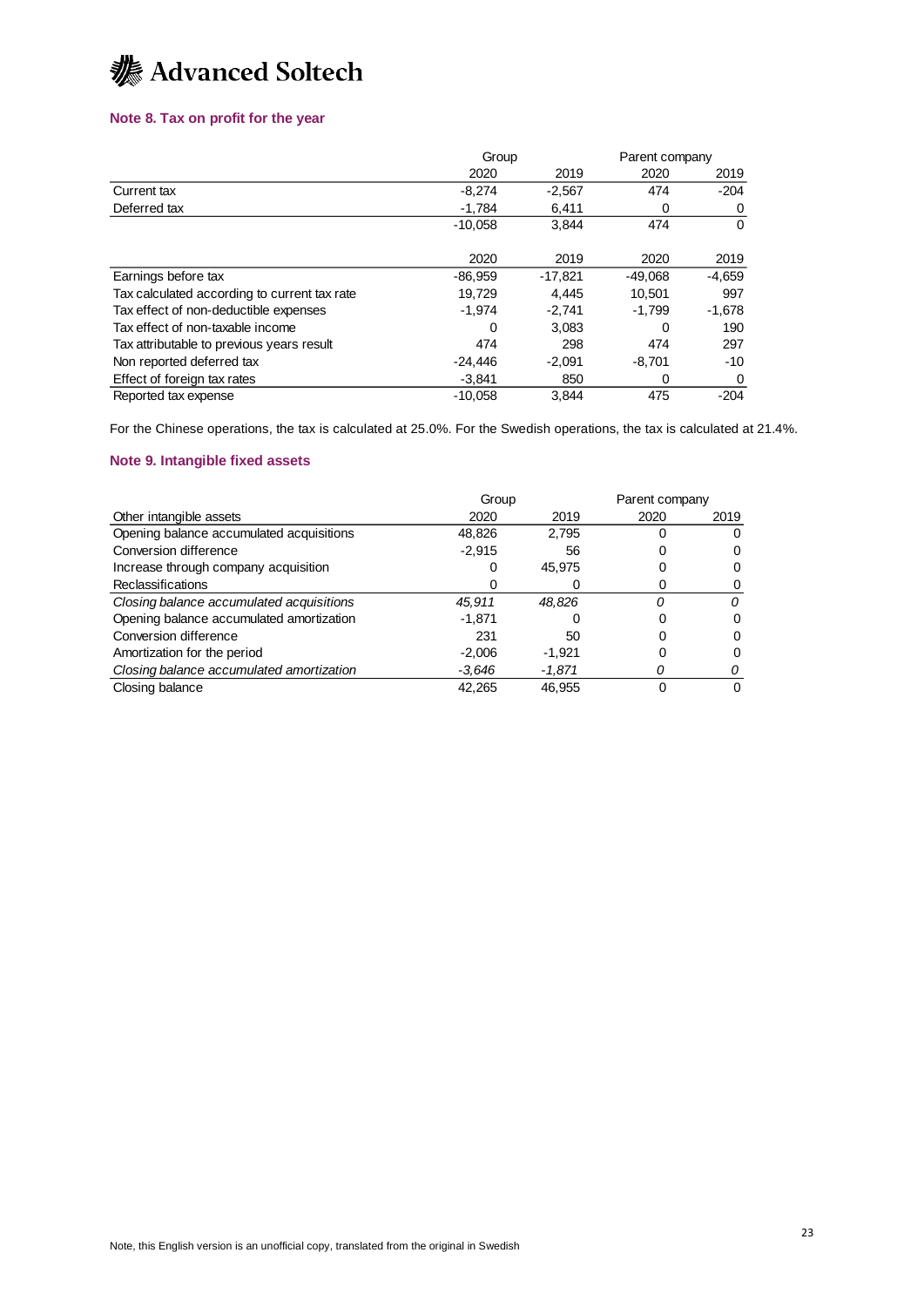## **.** Advanced Soltech

### **Note 10. Tangible fixed assets**

|                                                                                   | Group     |           | Parent company |      |
|-----------------------------------------------------------------------------------|-----------|-----------|----------------|------|
| Other tangible assets                                                             | 2020      | 2019      | 2020           | 2019 |
| Opening balance accumulated acquisitions                                          | 3,994     | 2.253     | 0              | 0    |
| Conversion difference                                                             | $-262$    | 0         | 0              | 0    |
| Investments for the period                                                        | 427       | 1,445     | 23             | 0    |
| Increase through company acquisition                                              | 0         | 296       | 0              | 0    |
| Reclassifications                                                                 | 0         | 0         | 0              | 0    |
| Closing balance accumulated acquisitions                                          | 4.159     | 3.994     | 23             | 0    |
| Opening balance accumulated depreciation                                          | $-1,729$  | $-620$    | 0              | 0    |
| Conversion difference                                                             | 155       | 17        | 0              | 0    |
| Amortization for the period                                                       | $-882$    | $-950$    | -1             | 0    |
| Increase through company acquisition                                              | 0         | $-176$    | 0              | 0    |
| Reclassifications                                                                 | 0         | 1         | 0              | 0    |
| Closing balance accumulated depreciation                                          | $-2,456$  | $-1.728$  | $-1$           | 0    |
| Closing balance                                                                   | 1,703     | 2,266     | 22             | 0    |
|                                                                                   |           |           |                |      |
| <b>Solar PV installations</b>                                                     |           |           |                |      |
| Opening balance accumulated acquisitions                                          | 966,429   | 529,204   | 0              | 0    |
| Conversion difference                                                             | $-64,282$ | $-724$    | 0              | 0    |
| Investments for the period                                                        | 30,087    | 81,521    | 0              | 0    |
| Increase through company acquisition                                              | 0         | 130,565   | 0              | 0    |
| Reclassifications                                                                 | 80,730    | 225,862   | 0              | 0    |
| Closing balance accumulated acquisitions                                          | 1,012,964 | 966,428   | 0              | 0    |
| Opening balance accumulated depreciation                                          | $-64,578$ | $-21,273$ | 0              | 0    |
| Conversion difference                                                             | 6,005     | 720       | 0              | 0    |
| Amortization for the period                                                       | $-36,184$ | $-26,438$ | 0              | 0    |
| Increase through company acquisition                                              | 0         | $-17,586$ | 0              | 0    |
| Reclassifications                                                                 | 0         | $-1$      | 0              | 0    |
|                                                                                   | $-94,757$ | $-64,578$ | 0              | 0    |
| Closing balance accumulated depreciation                                          |           |           | 0              | 0    |
| Closing balance                                                                   | 918,207   | 901,850   |                |      |
| Solar PV installations under construction                                         |           |           |                |      |
| Opening balance accumulated acquisitions                                          | 25,279    | 36,865    | 0              | 0    |
| Conversion difference                                                             | $-3,830$  |           | 0              | 0    |
|                                                                                   |           | 1,079     |                |      |
| Investments for the period                                                        | 107,139   | 213,198   | 0              | 0    |
| Reclassifications                                                                 | $-68,067$ | -225,863  | 0              | 0    |
| Closing balance accumulated acquisitions                                          | 60,521    | 25,279    | 0              | 0    |
| Opening balance accumulated write-downs                                           | 0         | 0         | 0              | 0    |
| Conversion difference                                                             | 35        | 0         | 0              | 0    |
| Write-downs for the period                                                        | -591      | 0         | 0              | 0    |
| Closing balance accumulated depreciation                                          | $-556$    | $\Omega$  | 0              | 0    |
| Closing balance                                                                   | 59,965    | 25,279    | 0              | 0    |
|                                                                                   |           |           |                |      |
| Prepayments of solar PV installations<br>Opening balance accumulated acquisitions | 25,396    | 2,142     | 0              | 0    |
| Conversion difference                                                             |           |           |                |      |
|                                                                                   | -7        | $-580$    | 0              | 0    |
| Investments for the period                                                        | 0         | 23,834    | 0              | 0    |
| Reclassifications                                                                 | $-25,389$ | 0         | 0              | 0    |
| Closing balance accumulated acquisitions                                          |           | 25,396    |                |      |
| Closing balance                                                                   | 0         | 25,396    | 0              | 0    |
|                                                                                   |           |           |                |      |
| Total tangible fixed assets                                                       |           |           |                |      |
| Opening balance accumulated acquisitions                                          | 1,021,098 | 570,464   | 0              | 0    |
| Conversion difference                                                             | $-68,381$ | $-225$    | 0              | 0    |
| Investments for the period                                                        | 137,653   | 319,998   | 23             | 0    |
| Increase through company acquisition                                              | 0         | 130,861   | 0              | 0    |
| Reclassifications                                                                 | $-12,726$ | $-1$      | 0              | 0    |
| Closing balance accumulated acquisitions                                          | 1,077,644 | 1,021,097 | 23             | 0    |
| Opening balance accumulated depreciation                                          | $-66,307$ | $-21,893$ | 0              | 0    |
| Conversion difference                                                             | 6,160     | 737       | 0              | 0    |
| Amortization for the period                                                       | -37,066   | $-27,388$ | -1             | 0    |
| Increase through company acquisition                                              | 0         | $-17,762$ | 0              | 0    |
| Reclassifications                                                                 | 0         | 0         | 0              | 0    |
| Closing balance accumulated depreciation                                          | $-97,213$ | $-66,306$ | $-1$           | 0    |
| Opening balance accumulated write-downs                                           | 0         | 0         | 0              | 0    |
| Conversion difference                                                             | 35        | 0         | 0              | 0    |
| Write-downs for the period                                                        | $-591$    | 0         | 0              | 0    |
| Closing balance accumulated write-downs                                           | $-556$    | 0         | 0              | 0    |
| Closing balance                                                                   | 979,875   | 954,791   | 22             | 0    |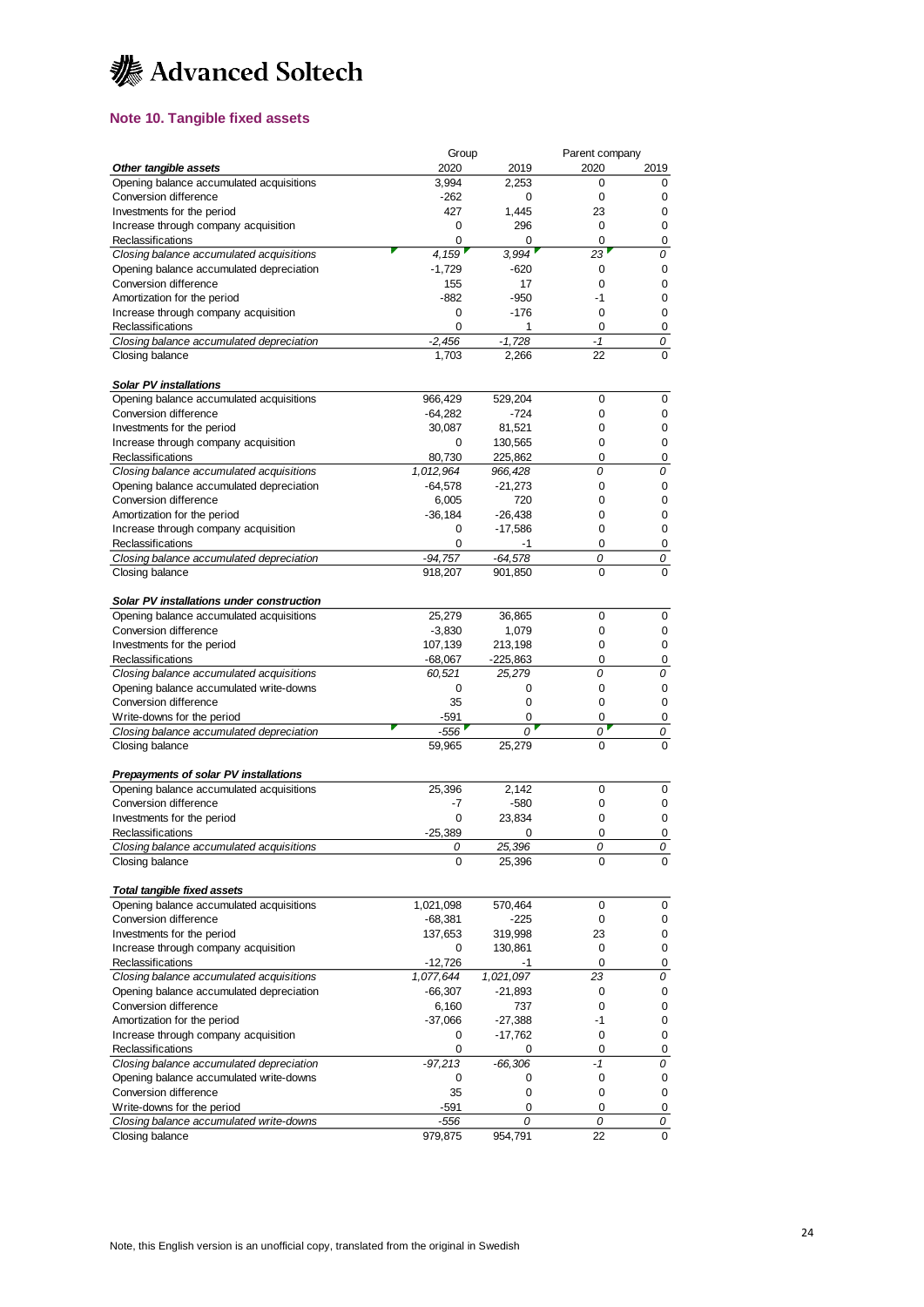## **k** Advanced Soltech

#### **Note 11. Financial assets**

*Closing balance 7,858 9,271 0 0*

Financial fixed assets in the Group mainly consist of VAT receivables in the Chinese operations.

|                                          |          |        | Parent company |                |
|------------------------------------------|----------|--------|----------------|----------------|
| Shares in subsidiaries                   |          |        | 2020           | 2019           |
| Opening balance accumulated acquisitions |          |        | 388,097        | 54,142         |
| Acquisitions for the period              |          |        | 73,825         | 333,955        |
| Closing balance accumulated acquisitions |          |        | 461,922        | 388,097        |
| Closing balance                          |          |        | 461,922        | 388,097        |
| Loans to group companies                 |          |        | 2020           | 2019           |
| Opening balance                          |          |        | 655,987        | 353,425        |
| Change for the period                    |          |        | 70,378         | 302,562        |
| Closing balance accumulated acquisitions |          |        | 726,365        | 655,987        |
| Closing balance                          |          |        | 726,365        | 655,987        |
|                                          | Group    |        | Parent company |                |
| Receivables from associated companies    | 2020     | 2019   | 2020           | 2019           |
| Opening balance accumulated acquisitions | 4,316    | 4,316  | 0              | 0              |
| Change for the period                    | $-4,316$ | 0      | 0              | $\mathbf 0$    |
| Closing balance accumulated acquisitions | 0        | 4,316  | 0              | $\pmb{0}$      |
| Closing balance                          | 0        | 4.316  | $\Omega$       | $\overline{o}$ |
| VAT receivables                          |          |        |                |                |
| Opening balance accumulated acquisitions | 86,675   | 70,519 | 0              | 0              |
| Conversion difference                    | $-6,606$ | 838    | 0              | 0              |
| Change for the period                    | 8,202    | 15,318 | 0              | $\pmb{0}$      |
| Closing balance accumulated acquisitions | 88,271   | 86,675 | 0              | 0              |
| Closing balance                          | 88,271   | 86,675 | O              | 0              |
| Other long-term receivables              | 2020     | 2019   | 2020           | 2019           |
| Opening balance accumulated acquisitions | 90,991   | 74,835 | 0              | 0              |
| Conversion difference                    | $-6,606$ | 838    | 0              | $\pmb{0}$      |
| Change for the period                    | 3,886    | 15,318 | 0              | 0              |
| Closing balance accumulated acquisitions | 88,271   | 90,991 | $\mathbf 0$    | $\pmb{0}$      |
| Closing balance                          | 88,271   | 90,991 | 0              | $\Omega$       |
|                                          | Group    |        | Parent company |                |
| Deferred tax assets                      | 2020     | 2019   | 2020           | 2019           |
| Opening balance accumulated acquisitions | 9.271    | 2,779  | 0              | 0              |
| Conversion difference                    | $-499$   | $-117$ | 0              | 0              |
| Change for the period                    | $-914$   | 6,609  | 0              | $\mathbf 0$    |
| Closing balance accumulated acquisitions | 7.858    | 9.271  | 0              | $\overline{0}$ |

Closing balance accumulated acquisitions<br>
Closing balance<br>  $\begin{array}{ccc} 7,858 & 9,271 & 0 & 0\\ 7,858 & 9,271 & 0 & 0 \end{array}$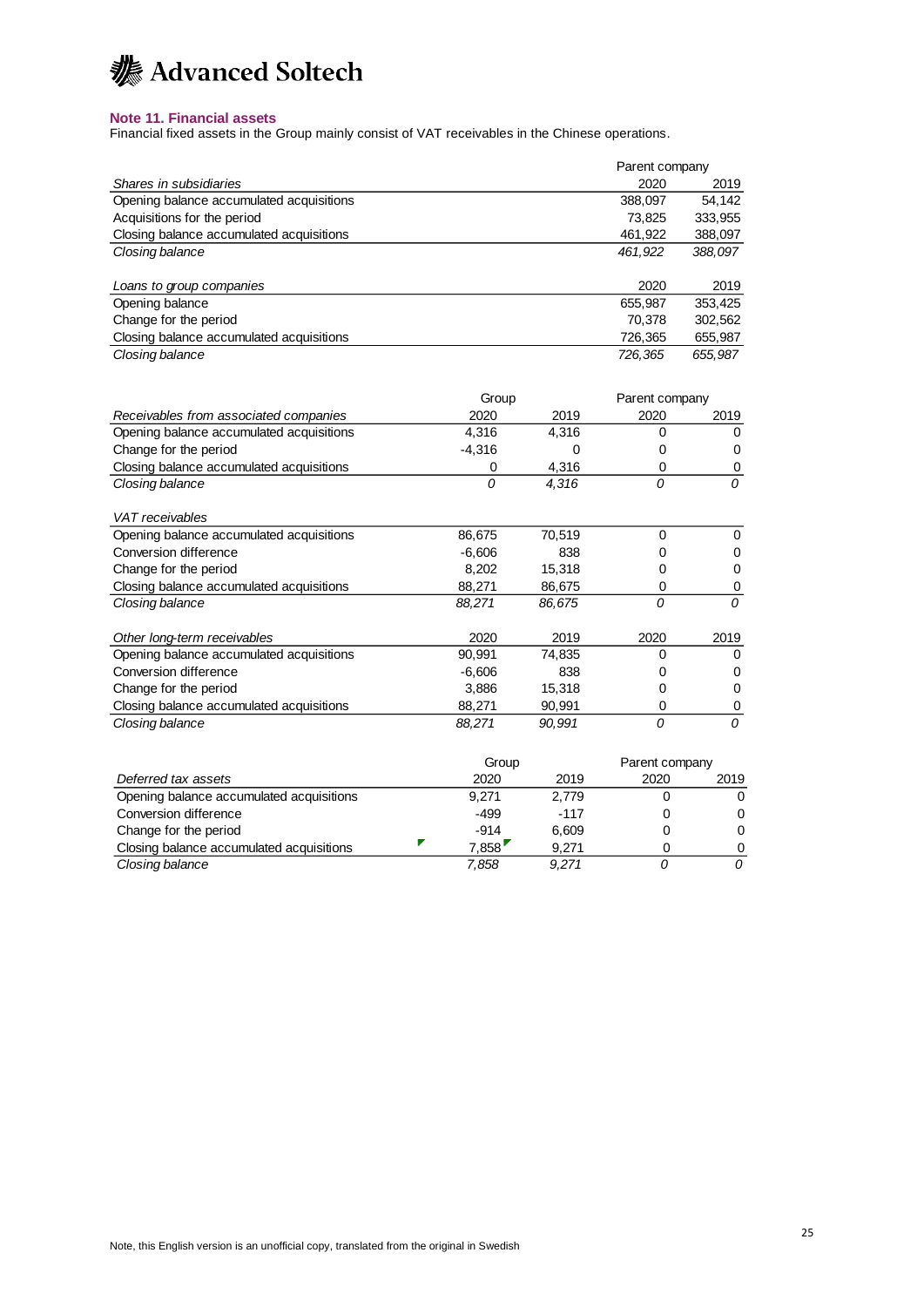

Specification of shares in group companies:

|                                                          |                    |              | Number of   | Capital Vote |             |
|----------------------------------------------------------|--------------------|--------------|-------------|--------------|-------------|
| Company                                                  | Company number     | Location     | shares      |              | share share |
| ST-Solar Holding AB                                      | 559228-9432        | Stockholm    | 50,000      | 100% 100%    |             |
|                                                          |                    |              |             |              |             |
| Advanced SolTech Renewable Energy (Hangzhou) Co. Ltd.    | 91330100MA27W37JXD | Hangzhou     | 400,000,000 | 100% 100%    |             |
| Hangzhou Chengrui Power Technology Co., Ltd.             | 91330110397206436M | HangZhou     | 125,000,000 | 100% 100%    |             |
| Nanjing Haonan New Energy Engineering Co., Ltd.          | 91320117MA1NN6TQ9R | NanJing      | 30,000,000  | 100% 100%    |             |
| Wenzhou Haorui Solar Energy Engineering Co., Ltd.        | 91330381MA285WTK0A | RuiAn        | 20,000,000  | 100% 100%    |             |
| Taizhou Changrui New Energy Technology Co., Ltd.         | 91331001MA2DW43K0A | TaiZhou      | 10,000,000  | 100% 100%    |             |
| Hangzhou Changxu New Energy Engineering Co., Ltd.        | 91330183MA2CGUAG5N | HangZhou     | 10,000,000  | 100% 100%    |             |
| Suzhou Changhe New Energy Co., Ltd.                      | 91341300MA2TD2CW1X | AnHui SuZhou | 10,000,000  | 100% 100%    |             |
| Suzhou Changyu New Energy Engineering Co., Ltd.          | 91320581MA1XKLQT8P | SuZhou       | 10,000,000  | 100% 100%    |             |
| Jingjiang Haojing New Energy Engineering Co., Ltd.       | 91321282MA1X8EQ81A | JingJiang    | 10,000,000  | 100% 100%    |             |
| Sugian Haoyang Solar Energy Engineering Co., Ltd.        | 91321393MA1TE0Q31R | SuQian       | 10,000,000  | 100% 100%    |             |
| Ningbo Haowan New Energy Engineering Co., Ltd.           | 91330201MA2AFUL23A | NingBo       | 10,000,000  | 100% 100%    |             |
| Nantong Haoru Solar Energy Engineering Co., Ltd.         | 91320682MA1T9K3R9R | <b>RuBu</b>  | 10,000,000  | 100% 100%    |             |
| Shaoxing Haosheng New Energy Engineering Co., Ltd.       | 91330683MA29CAMG24 | ShengZhou    | 10,000,000  | 100% 100%    |             |
| Shanghai Haoqu Solar Engineering Co., Ltd.               | 91310114MA1GTKM65C | ShangHai     | 10,000,000  | 100% 100%    |             |
| Ningbo Haoci Solar Energy Engineering Co., Ltd.          | 91330282MA282LK383 | CiXi         | 10,000,000  | 100% 100%    |             |
| Ningbo Haofeng New Energy Engineering Co., Ltd.          | 91330283MA282LBX6Q | FengHua      | 10,000,000  | 100% 100%    |             |
| Huzhou Haohan Solar Energy Engineering Co., Ltd.         | 91330521MA28CC495J | HuZhou       | 10,000,000  | 100% 100%    |             |
| Shaoxing Haotian Solar Energy Engineering Co., Ltd.      | 91330604MA2886KH44 | ShaoXing     | 10,000,000  | 100% 100%    |             |
| Ningbo Haori New Energy Engineering Co., Ltd.            | 91330212MA281GDMXK | NingBo       | 10,000,000  | 100% 100%    |             |
| Zhangjiagang Zhihe New Energy Co., Ltd.                  | 91320582MA1UYRH893 | ZhangJiaGang | 5,000,000   | 100% 100%    |             |
| Nantong Langsheng New Energy Co., Ltd.                   | 91320600MA1NJY1P78 | NanTong      | 5,000,000   | 100% 100%    |             |
| Nanjing Yihui Energy Technology Co., Ltd.                | 91320117MA1UTL6BXR | NanJing      | 3,000,000   | 100% 100%    |             |
| Shaoxing Shangyu Hongji New Energy Technology Co., Ltd.  | 91330604MA288M8H1Q | ShaoXing     | 1,000,000   | 100% 100%    |             |
| Ningbo Haoyan New Energy Engineering Co., Ltd.           | 91330226MA2827CW6X | NingHai      | 1,000,000   | 100% 100%    |             |
| Ningbo Haolong Solar Energy Engineering Co., Ltd.        | 91330206MA28166D48 | MingBo       | 1,000,000   | 100% 100%    |             |
| Huizhou Zhiyuan New Energy Co., Ltd.                     | 91441322MA513D391X | <b>BoLuo</b> | 500,000     | 100% 100%    |             |
| Shanxi Haozhiyan Solar Power Engineering Co., Ltd.       | 91140522MA0K6WTL1Q | JinCheng     | 10,000,000  | 95%          | 95%         |
| Shanghai Haofu New Energy Technology Co., Ltd.           | 91310115MA1H9K1X4W | ShangHai     | 10,000,000  | 70%          | 70%         |
| Shaoxing Changjin Solar Technology Co., Ltd.             | 91330600MA2889GK1P | ShaoXing     | 10,000,000  | 70%          | 70%         |
| Shaoxing Dongzhan New Energy Development Co, Ltd.        | 91330600MA288R6628 | ShaoXing     | 5,000,000   | 70%          | 70%         |
| Shaoxing Shundian New Energy Development Co., Ltd.       | 913306043440848182 | ShaoXing     | 1,666,667   | 70%          | 70%         |
| Shaoxing Xinkai photovoltaic power Co., Ltd              | 91330600MA2BDD1E8E | ShaoXing     | 1,000,000   | 100% 100%    |             |
| Zhejiang Xinrui Power Sales Co., Ltd                     | 91330205MA284DPW6R | NingBo       | 20,000,000  | 100% 100%    |             |
| Shaoxing Huasheng new energy Co., Ltd                    | 91330683MA2D68410B | ShaoXing     | 5,000,000   | 100% 100%    |             |
| Huai'an Hongxing New Energy Engineering Co., Ltd         | 91320829MA1YC6NE2T | HuaiAn       | 1,000,000   | 100% 100%    |             |
| Huai'an honghang New Energy Engineering Co., Ltd         | 91320829MA1Y3PKK5D | HuanAi       | 1,000,000   | 100% 100%    |             |
| Shenzhen Fanzai Longrui Electric Power Co., Ltd          | 91440300MA5G9MYP09 | ShenZhen     | 1,000,000   | 70%          | 70%         |
| Shaoxing Shangyu Fuhong New Energy Technology Co., Ltd.  | 91330604MA288MHQ26 | ShaoXing     | 1,000,000   | 100% 100%    |             |
| Fuyang Guoning Photovolatic Power Generation Co., Ltd    | 91341204MA2RCDD099 | Fuyang       | 5,000,000   | 100% 100%    |             |
| Fuyang Runquan Electricity Engineering Co., Ltd.         | 91341200MA2RCB991T | Fuyang       | 10,000,000  | 100% 100%    |             |
| Longrui Solar Energy (Suqian) Co. Ltd                    | 91321300MAIYCBR74G | SuQian       | 240,000,000 | 100% 100%    |             |
| Hebei Haoji New Energy Technology Co., Ltd.              | 91130104MA0CL09MX5 | ShiJiaZhuang | 5,000,000   | 100% 100%    |             |
| Shanxian hengneng photovoltaic power generation Co., Ltd | 91371722MA3T1NCY1N | HeZe         | 15,000,000  | 100% 100%    |             |
| Wuhu zhongxinhe New Energy Technology Co., Ltd.          | 91340222MA2W3HHN9B | WuHu         | 3,000,000   | 100% 100%    |             |
| Tianchang Mingneng Photovoltaic Technology Co., Ltd.     | 91341181MA2RUC44XG | TianChang    | 25,000,000  | 100% 100%    |             |
| Wuhu Longyan New Energy Co., Ltd.                        | 91340208MA2WENFM4G | WuHu         | 5,000,000   | 100% 100%    |             |
| Wuhu County Kaida Photovoltaic Power Co., Ltd.           | 91340221MA2UP3686R | WuHu         | 5,000,000   | 100% 100%    |             |
| NanLing County JinKai Photovoltaic Power Co., Ltd.       | 91340223MA2UP4HL5M | WuHu         | 5,000,000   | 100% 100%    |             |
| Jingdezhen Jinfei New Energy Co., Ltd.                   | 91360206MA39BAT02M | Jingdezhen   | 10,000,000  | 100% 100%    |             |
| Wuhu QingCheng New Energy Co., Ltd.                      | 91340207MA2W79T90K | WuHu         | 5,000,000   | 100% 100%    |             |
| Wuxi Kaiyang New Energy Co., Ltd.                        | 91320205MA22EBG94K | Wuxi         | 30,000,000  | 100% 100%    |             |
|                                                          |                    |              |             |              |             |

#### **Note 12. Prepaid expenses and accrued income**

|                          | Group  |       | Parent company |      |  |
|--------------------------|--------|-------|----------------|------|--|
|                          | 2020   | 2019  | 2020           | 2019 |  |
| Prepaid rents            | 1,041  |       | 48             | 0    |  |
| Accrued interest income  |        |       |                | 0    |  |
| Accrued subsidies income | 15,669 | 7.582 |                | 0    |  |
| Prepaid share issue cost | 5,734  |       | 5,734          | 0    |  |
| Other prepaid expenses   | 2.684  | 231   | 174            | 231  |  |
|                          | 25,128 | 7.813 | 5.956          | 231  |  |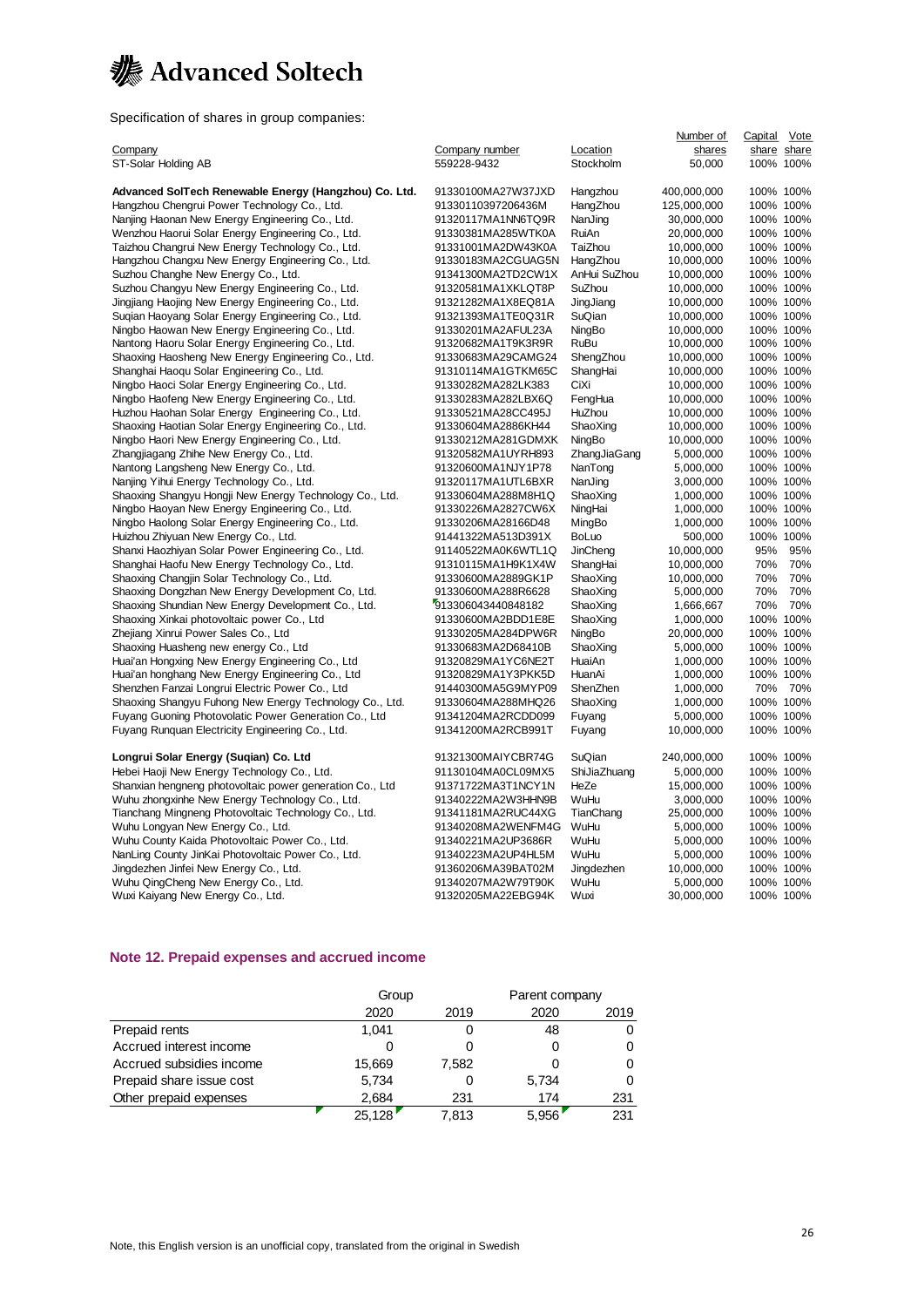## **K** Advanced Soltech

#### **Note 13. Cash and bank balance**

|                        | Group  |        | Parent company |        |
|------------------------|--------|--------|----------------|--------|
|                        | 2020   | 2019   | 2020           | 2019   |
| Cash and bank balances | 73.325 | 49.850 | 38.509         | 23.174 |
| whereof blocked funds  | 50     | 50     | 50             | 49     |
|                        | 73.325 | 49.850 | 38.509         | 23.174 |

#### **Note 14. Accrued expenses and prepaid income**

|                                       | Group  |        | Parent company |        |
|---------------------------------------|--------|--------|----------------|--------|
|                                       | 2020   | 2019   | 2020           | 2019   |
| Accrued salaries                      | 1,286  | 424    | 549            |        |
| Accrued holiday pay debt              | 404    | 167    | 404            | 167    |
| Accrued social security contributions | 739    | 110    | 739            | 110    |
| Accrued interest                      | 24.647 | 22.210 | 23.634         | 22.210 |
| Other accrued expenses                | 272    | 973    | 272            | 758    |
|                                       | 27,348 | 23.884 | 25.598         | 23.244 |

#### **Note 15. Long-term liabilities**

|                              |         | Group     |           | Parent company |  |  |
|------------------------------|---------|-----------|-----------|----------------|--|--|
|                              | 2020    | 2019      | 2020      | 2019           |  |  |
| Bond loan                    | 941.600 | 848,980   | 941.600   | 848,980        |  |  |
| Capitalized borrowing costs  | -58.901 | $-60.719$ | $-32.713$ | $-27,528$      |  |  |
| Liability to group companies | 27.323  | 27,603    | 27.323    | 27,603         |  |  |
| Other long-term liabilities  | 34.886  | 36.448    |           | 0              |  |  |
|                              | 944.908 | 852.312   | 936.210   | 849.055        |  |  |

Specification of Bond loan as of 2020-12-31:

| Principal         |            |             |       |                          |                |               |
|-------------------|------------|-------------|-------|--------------------------|----------------|---------------|
| Bond loan         | Currency   | <b>MEUR</b> |       | <b>MSEK Booked value</b> | Redemption day | Interest rate |
| SOLT <sub>2</sub> | <b>SEK</b> |             | 127.7 | 127.7                    | 2023-02-28     | 8.75%         |
| SOLT <sub>3</sub> | <b>SEK</b> |             | 148.3 | 148.3                    | 2023-07-09     | 8.75%         |
| SOLT4             | <b>SEK</b> |             | 70.4  | 70.4                     | 2023-11-08     | 8.25%         |
| SOLT5 $(*)$       | <b>EUR</b> | 27.3        |       | 274.4                    | 2023-01-25     | $9.00\%$      |
| SOLT5 (**)        | <b>SEK</b> |             | 320.8 | 320.8                    | 2023-01-25     | 9.00%         |
|                   |            |             |       | 941.6                    |                |               |

Regarding SOLT5, the company has pledged assets, see Note 16.

(\*) The interest rate is 9.00% plus EURIBOR 90 days (if EURIBOR is negative the interest rate will be 9.00%) (\*\*) The interest rate is 9.00% plus STIBOR 90 days (if STIBOR is negative the interest rate will be 9.00%)

#### **Note 16. Pledged assets**

In January 2019, ASAB issued its first institutional Green Bond, SOLT5. The proceeds from the bond issue have been used to finance solar panel facilities in China. SOLT5 was listed on the Nasdaq First North Sustainable Bond Market with a first trading day on March 21, 2019. The issuer must ensure that all downstream loans that ASAB provides to the Chinese subsidiaries must always be pledged with the issuer as the beneficiary:

- pledge of the solar panel facilities owned by the Chinese subsidiaries (or its relevant subsidiaries) which are then financed by the downstream loans, except for assets with minority interests;
- pledge by the Chinese subsidiaries (or its relevant subsidiaries) of receivables under the energy purchase agreements relating to the installation and operation of the solar power plants financed by the downstream loans, except such assets with minority interests.

|                                         |  | Group   |         |           | Parent company |  |
|-----------------------------------------|--|---------|---------|-----------|----------------|--|
| For own provisions and liabilities      |  | 2020    | 2019    | 2020      | 2019           |  |
| Pledged fixed assets and current assets |  | 925.229 | 766.356 |           |                |  |
| Loan receivable in subsidiaries         |  |         |         | 726.365   | 655.987        |  |
| Pledged shares in subsidiaries          |  |         |         | 461.922   | 388,097        |  |
|                                         |  | 925.229 | 766.356 | 1.188.287 | 1.044.084      |  |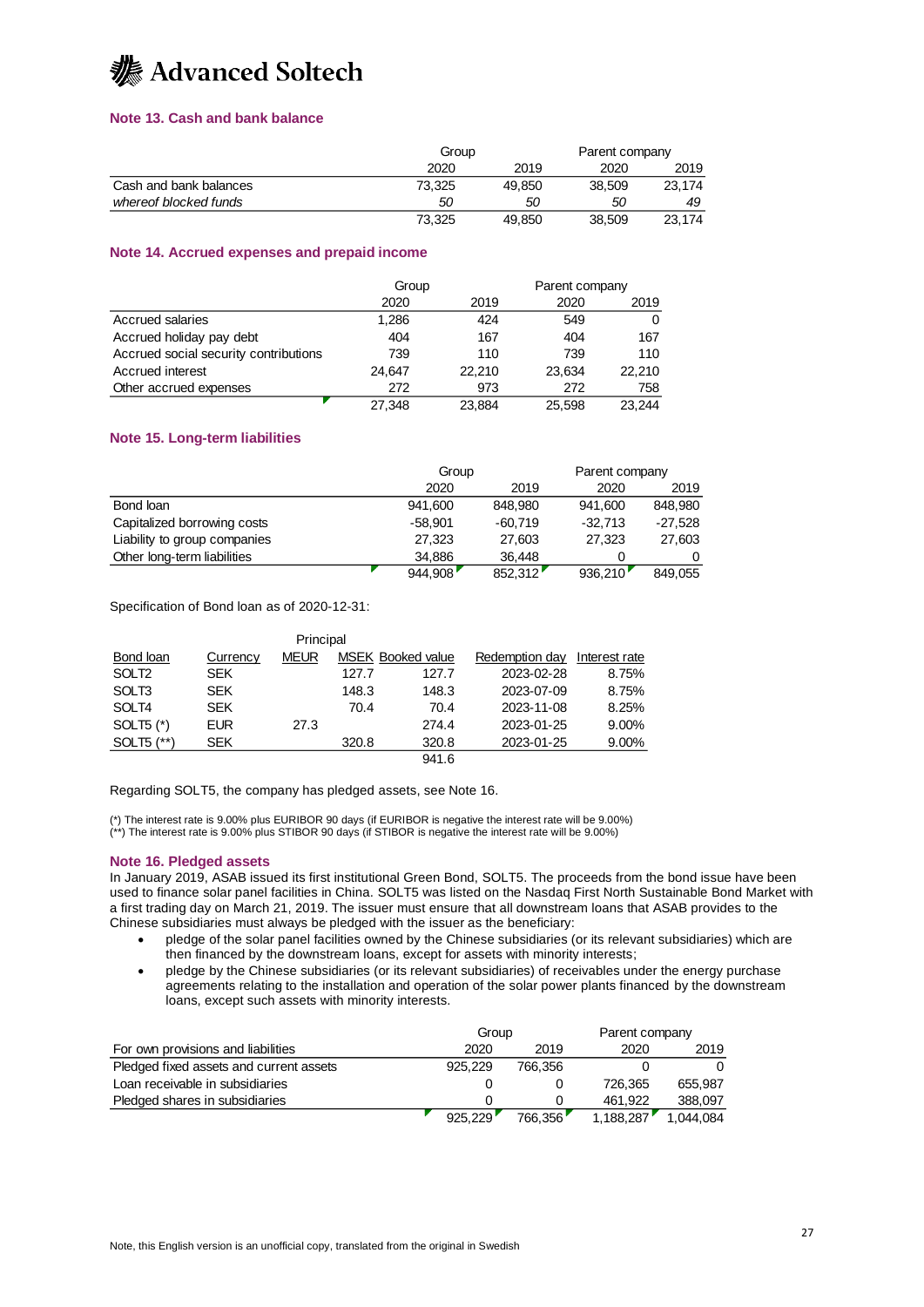

#### **Note 17. Adjustment items cash flow**

|                                      | Group    |          | Parent company |      |
|--------------------------------------|----------|----------|----------------|------|
|                                      | 2020     | 2019     | 2020           | 2019 |
| Unrealized exchange rate differences | $-4.019$ | $-6.280$ |                |      |
|                                      | $-4.019$ | $-6.280$ |                |      |

#### **Note 18. Transactions with related parties**

ASAB implemented a policy for related party transactions during the year, based on the Swedish Companies Act. The group has liabilities to its majority owners SolTech Energy Sweden AB (publ), of EUR 2,550,000, and Advanced Solar Power (Hangzhou) Inc, of CNY 18,661,650. The interest rate on the loans has been 9 percent up to and including the third quarter, 2020. During the current year, the interest rates were renegotiated to 3 percent, calculated retroactively from 1 January 2020. The following related party transactions, on a market basis, were made during the financial year.

|                               | Group                                |         |         | Parent company |          |
|-------------------------------|--------------------------------------|---------|---------|----------------|----------|
| The nature of the transaction | Motpart                              | 2020    | 2019    | 2020           | 2019     |
| Purchase of solar panels      | Advanced Solar Power (Hangzhou) Inc. | 177.623 | 362.110 |                | $\Omega$ |
| Charged interest              | Advanced Solar Power (Hangzhou) Inc. | 1.449   | 1.158   |                | $\Omega$ |
| Rental of office              | Advanced Solar Power (Hangzhou) Inc. | 182     | 179     |                | $\Omega$ |
| Charged interest              | SolTech Energy Sweden AB (publ)      | 781     | 1.331   | 781            | 997      |
|                               |                                      | 180.035 | 364.778 | 781            | 997      |

#### **Note 19. Leasing agreement**

In the consolidated accounts, the operational leasing essentially consists of a roof rent for some of the group's customer agreements. The term is designed with the same length as the customer agreement, 20 years.

|                                                        | Group  |        | Parent company |      |
|--------------------------------------------------------|--------|--------|----------------|------|
| Future minimum leasing agreements to be paid           |        |        |                |      |
| regarding non-cancellable terms                        | 2020   | 2019   | 2020           | 2019 |
| Due for payment within one year                        | 3.668  | 2,035  | 861            | 80   |
| Due for payment later than one year but within 3 years | 6.820  | 7.250  | 1.407          | 140  |
| Due for payment later than 3 years                     | 41.593 | 28.952 |                | 0    |
|                                                        | 52.081 | 38.237 | 2.268          | 220  |
| Leasing agreements expensed during the period          | 1.529  | 1.329  | 127            | 0    |

#### **Note 20. Deferred tax**

Temporary differences exist in cases where the reported or tax values of assets or liabilities are different. Temporary differences exist with respect to the following items have resulted in deferred tax assets or tax liabilities.

|                                                    | Group | Parent company |      |      |
|----------------------------------------------------|-------|----------------|------|------|
| Deferred tax assets                                | 2020  | 2019           | 2020 | 2019 |
| Losses carried forward                             | 3.624 | 9.142          |      |      |
| Provision for bad debt                             | 361   | 129            |      |      |
| Other items *                                      | 3.872 |                |      |      |
| Deferred tax assets, reported in the balance sheet | 7.857 | 9.271          |      |      |

*(\*) Other items consists of unpaid interest, which is classified as non-deductible expense*

| Deferred tax liabilities, reported in the balance sheet | 2020  | 2019  | 2020 | 2019 |
|---------------------------------------------------------|-------|-------|------|------|
| Untaxed reserves                                        |       |       |      |      |
| Depreciation exceeding plan                             | 1.936 | 696   |      |      |
| Intangible fixed assets                                 | 5.917 | 6.787 |      |      |
| Deferred tax liabilities, reported in the balance sheet | 7.853 | 7.483 |      |      |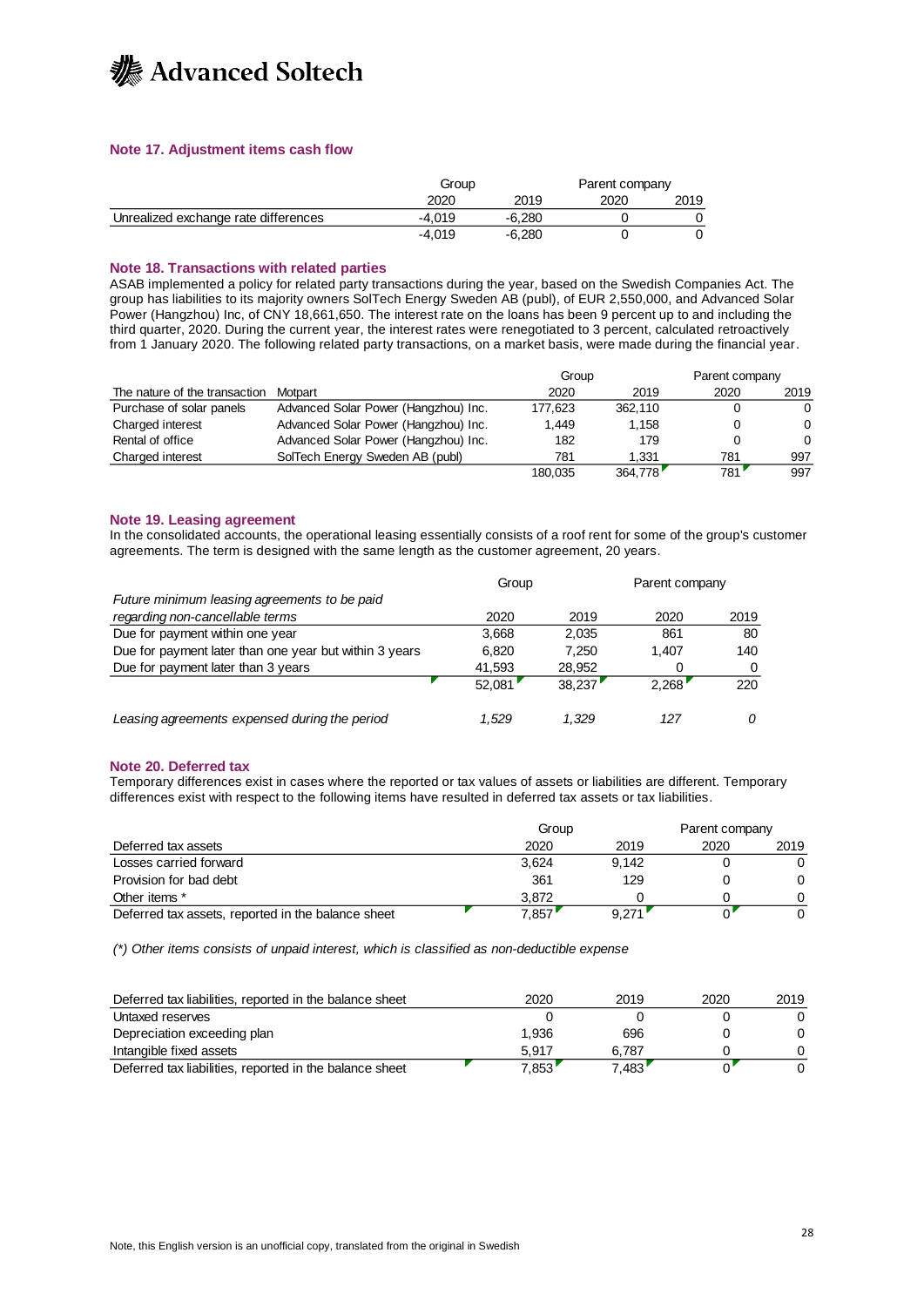

#### **Note 21. The share**

The total outstanding number of ASAB shares was 5,000 at the company's establishment. During the first quarter of 2020, a new issue of 38,000 new shares was completed, subscribed for pro rata by the then existing shareholders, Soltech Energy Sweden AB and Advanced Solar Power (Hangzhou) Inc., respectively. During the third quarter of 2020, a split of ASAB shares was made, 1/10, which meant that there were 430,000 ordinary shares at the end of the third quarter. Subsequently, 1,567 preference shares were issued, which will be converted into ordinary shares upon a listing. The total outstanding number of ASAB shares was 431,567 at the end of 2020.

| The number of shares         | 2020    | 2019                     |
|------------------------------|---------|--------------------------|
| At the beginning of the year | 5,000   | 5,000                    |
| Share issues                 | 39.567  | -                        |
| Split                        | 387.000 | $\overline{\phantom{0}}$ |
| At the end of the year       | 431,567 | 5,000                    |

#### **Note 22. Proposed distribution of profits for the parent company**

| At the disposal for the Annual General Meeting (SEK): |             |
|-------------------------------------------------------|-------------|
| Retained earnings                                     | 2,826,244   |
| Share premium fund                                    | 346.303.310 |
| Result for the year                                   | -48.594.605 |
| Total                                                 | 300.534.949 |

The Board of Directors proposes that the accumulated profit be treated as follows: Transferred to a new account of 300,534,949 SEK.

#### **Note 23. Events after the end of the period**

- Advanced Soltech has signed the following contracts
	- ShenZhou ZheDong Agricultural Trade Development Co 0.8 MW and annual expected revenue amounted to 0.6 MSEK
	- ZhangZhou ChuaHua Highway Port Logistics Co Ltd 6.0 MW and annual expected revenue amounted to 3.1 MSEK
	- Wuhu Zhongji RuiJiang Automobile Co Ltd 4.0 MW and annual expected revenue amounted to 3.0 MSEK
	- Nachi(JiangSu) Industrial Co 2.5 MW and annual expected revenue amounted to 2.2 MSEK
	- AnHui ZhiYang Food Co. Ltd 1.6 MW and annual expected revenue amounted to 1.3 MSEK
	- ZhangZhou LaiFu Furniture Co. Ltd och ZhangZhou YueYuan Food Co. Ltd 0.8 MW respective 0.4 MW and annual expected revenue amounted to 1.0 MSEK
- ASAB has been awarded a prize in China as "The most influential solar investment company 2020". The motivation for the award is stated, among other things, "The innovative business model that does not take up valuable land and the high reliability and quality that ASAB delivers in its installations". Solar Energy Cup was launched as early as 2012 and is an authority in the Chinese solar energy industry.